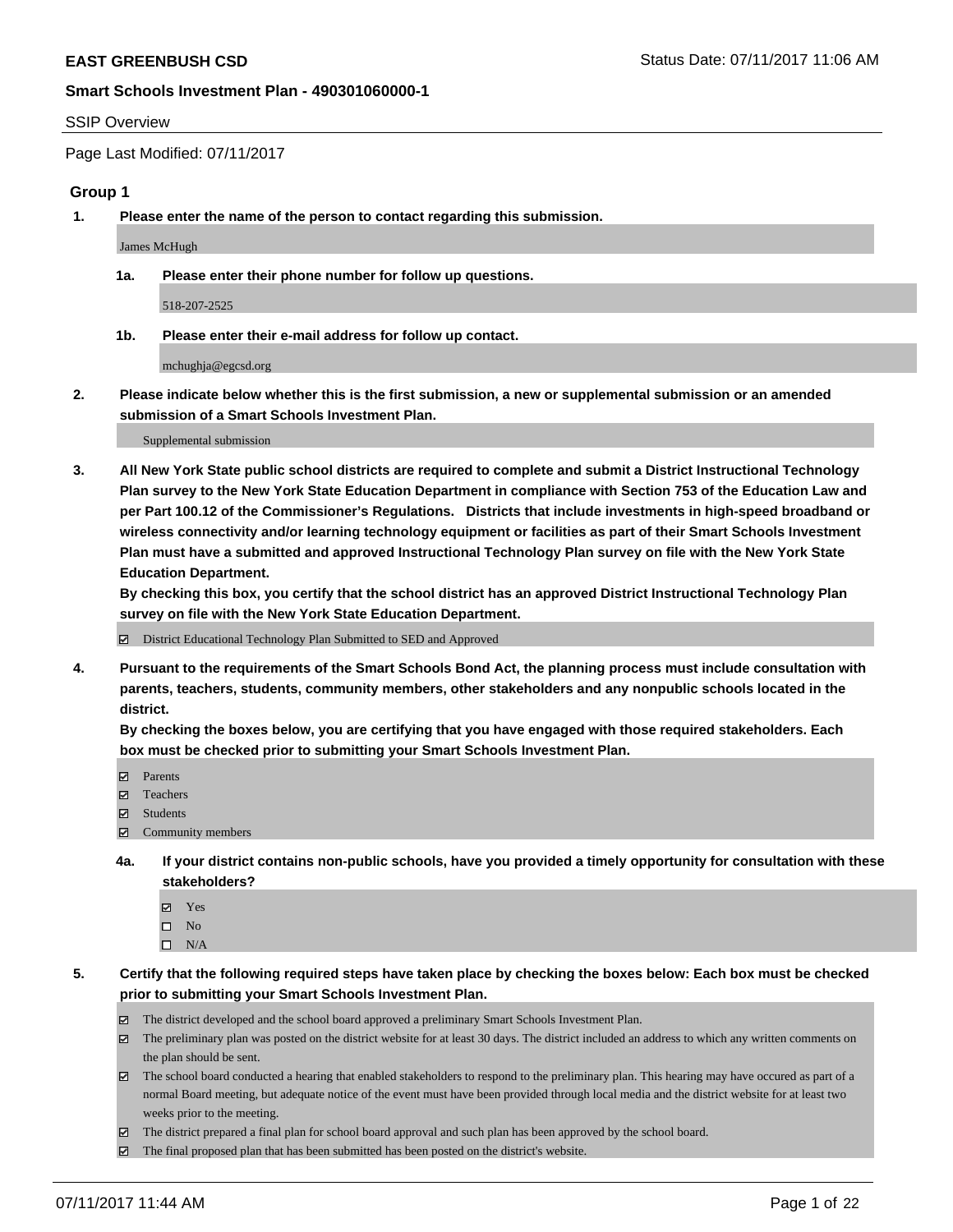#### SSIP Overview

Page Last Modified: 07/11/2017

**5a. Please upload the proposed Smart Schools Investment Plan (SSIP) that was posted on the district's website, along with any supporting materials. Note that this should be different than your recently submitted Educational Technology Survey. The Final SSIP, as approved by the School Board, should also be posted on the website and remain there during the course of the projects contained therein.**

Smart Schools Investment Plan (SSIP) Updated Expenditure Timeline - 110%2F02%2F2016.pptx Smart\_School\_Investment\_Plan\_Hearing\_December\_2015 (1).pptx

**5b. Enter the webpage address where the final Smart Schools Investment Plan is posted. The Plan should remain posted for the life of the included projects.**

http://egcsd.org/academics/curriculum/

**6. Please enter an estimate of the total number of students and staff that will benefit from this Smart Schools Investment Plan based on the cumulative projects submitted to date.**

4,500

**7. An LEA/School District may partner with one or more other LEA/School Districts to form a consortium to pool Smart Schools Bond Act funds for a project that meets all other Smart School Bond Act requirements. Each school district participating in the consortium will need to file an approved Smart Schools Investment Plan for the project and submit a signed Memorandum of Understanding that sets forth the details of the consortium including the roles of each respective district.**

 $\Box$  The district plans to participate in a consortium to partner with other school district(s) to implement a Smart Schools project.

**8. Please enter the name and 6-digit SED Code for each LEA/School District participating in the Consortium.**

| <b>Partner LEA/District</b> | <b>SED BEDS Code</b> |
|-----------------------------|----------------------|
| NA                          | (No Response)        |

**9. Please upload a signed Memorandum of Understanding with all of the participating Consortium partners.**

(No Response)

**10. Your district's Smart Schools Bond Act Allocation is:**

\$2,312,974

**11. Enter the budget sub-allocations by category that you are submitting for approval at this time. If you are not budgeting SSBA funds for a category, please enter 0 (zero.) If the value entered is \$0, you will not be required to complete that survey question.**

|                                       | Sub-           |
|---------------------------------------|----------------|
|                                       | Allocations    |
| School Connectivity                   | 173,450        |
| Connectivity Projects for Communities | l O            |
| <b>Classroom Technology</b>           | 195,867        |
| Pre-Kindergarten Classrooms           | $\overline{0}$ |
| Replace Transportable Classrooms      | $\Omega$       |
| High-Tech Security Features           | $\overline{0}$ |
| Totals:                               | 369,317        |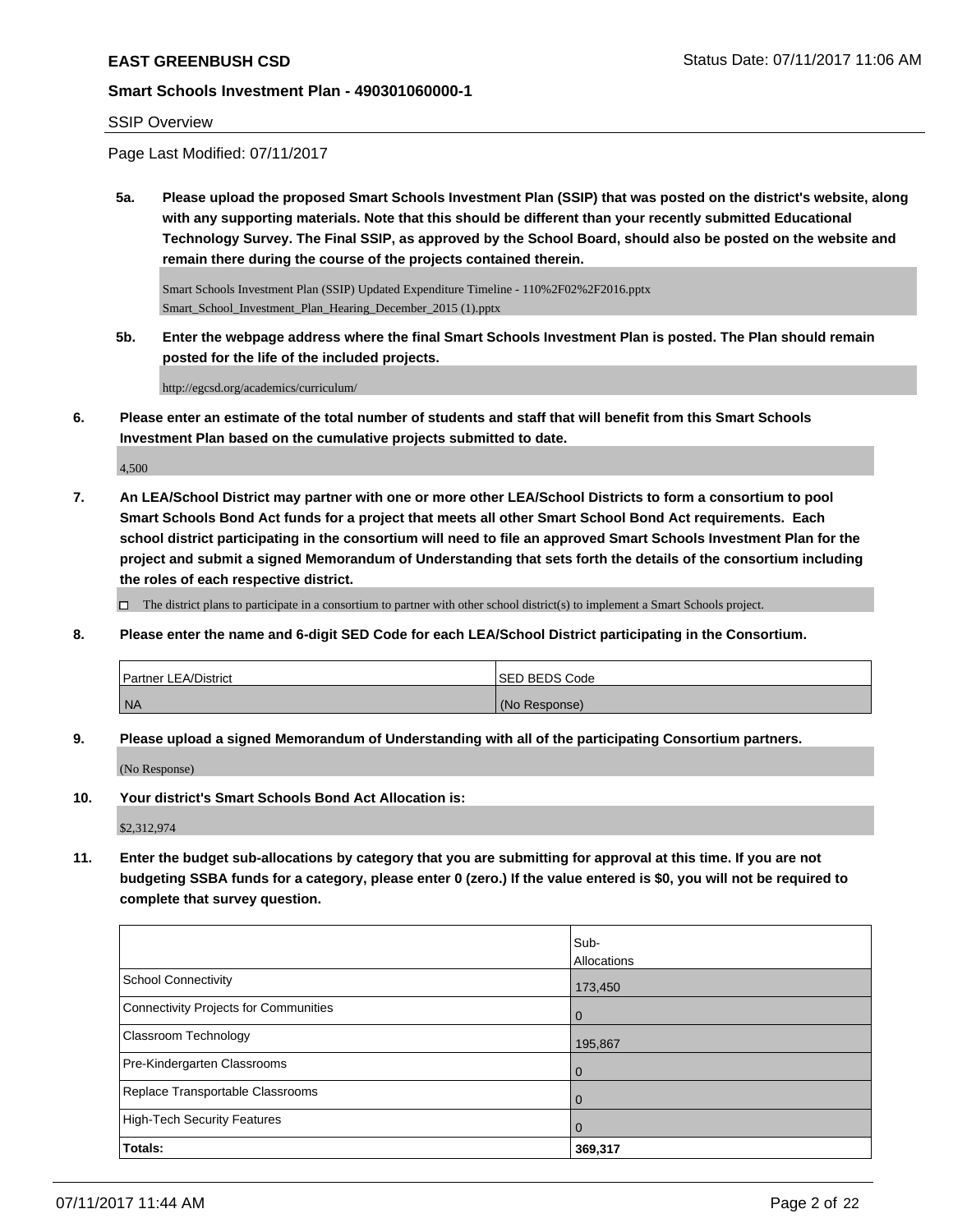#### School Connectivity

Page Last Modified: 07/06/2017

### **Group 1**

- **1. In order for students and faculty to receive the maximum benefit from the technology made available under the Smart Schools Bond Act, their school buildings must possess sufficient connectivity infrastructure to ensure that devices can be used during the school day. Smart Schools Investment Plans must demonstrate that:**
	- **sufficient infrastructure that meets the Federal Communications Commission's 100 Mbps per 1,000 students standard currently exists in the buildings where new devices will be deployed, or**
	- **is a planned use of a portion of Smart Schools Bond Act funds, or**
	- **is under development through another funding source.**

**Smart Schools Bond Act funds used for technology infrastructure or classroom technology investments must increase the number of school buildings that meet or exceed the minimum speed standard of 100 Mbps per 1,000 students and staff within 12 months. This standard may be met on either a contracted 24/7 firm service or a "burstable" capability. If the standard is met under the burstable criteria, it must be:**

**1. Specifically codified in a service contract with a provider, and**

**2. Guaranteed to be available to all students and devices as needed, particularly during periods of high demand, such as computer-based testing (CBT) periods.**

**Please describe how your district already meets or is planning to meet this standard within 12 months of plan submission.**

The District purchases 500 Mbps broadband through the Northeast Regional Information Center's shared services CoSer.

- **1a. If a district believes that it will be impossible to meet this standard within 12 months, it may apply for a waiver of this requirement, as described on the Smart Schools website. The waiver must be filed and approved by SED prior to submitting this survey.**
	- By checking this box, you are certifying that the school district has an approved waiver of this requirement on file with the New York State Education Department.
- **2. Connectivity Speed Calculator (Required)**

|                  | l Number of<br><b>Students</b> | Multiply by<br>100 Kbps | Divide by 1000 Current Speed<br>to Convert to<br>Required<br>Speed in Mb | lin Mb | Expected<br>Speed to be<br>Attained Within   Required<br>12 Months | <b>Expected Date</b><br><b>When</b><br>Speed Will be<br>l Met |
|------------------|--------------------------------|-------------------------|--------------------------------------------------------------------------|--------|--------------------------------------------------------------------|---------------------------------------------------------------|
| Calculated Speed | 4.068                          | 406.800                 | 406.8                                                                    | 500    | 500                                                                | l Met                                                         |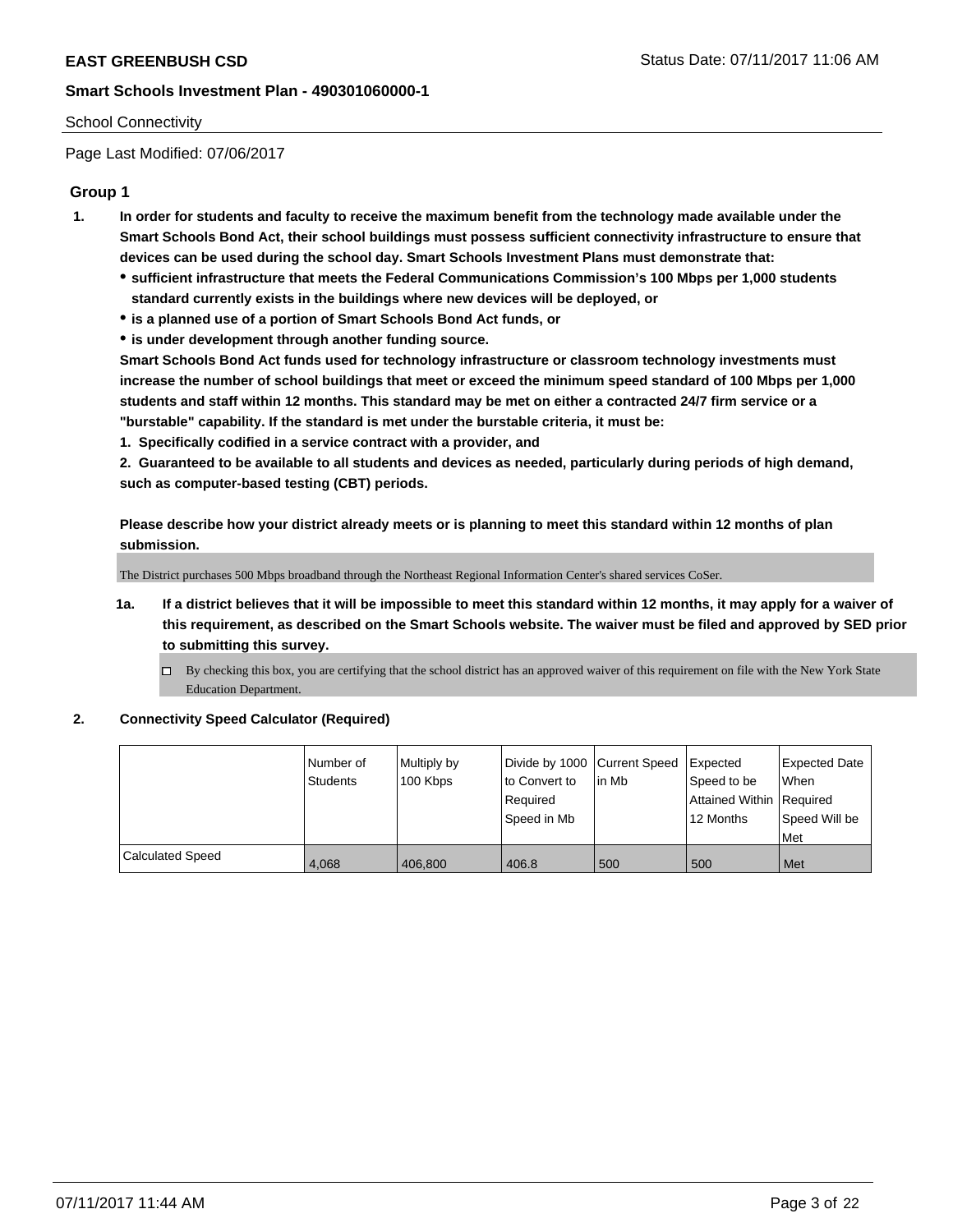### School Connectivity

Page Last Modified: 07/06/2017

## **3. Describe how you intend to use Smart Schools Bond Act funds for high-speed broadband and/or wireless connectivity projects in school buildings.**

In Smart Bond Proposal 490301060000-1 the initial wiring costs which are necessary to support the expenditures for whole group instructional display technology included in the Classroom Learning Technology category will be covered through a separate bond proposal which was approved by our local taxpayers on May 16, 2017. Wiring will be required for network connectivity at each display location, in order to provide electrical and video transmission cabling to each device which we requested in proposal 490301060000-1.

Our local bond proposal which received voter approval on May 16, 2017 will cover our wiring costs. The professional services which are requested under School Connectivity are for design and development work related to our voter approved wiring project.

In order for students to receive the maximum benefit of the technology which is requested in this proposal, the district fully understands that additional enhancements of our buildings' infrastructure, such as this wiring which we referenced, are necessary. Our local voters have approved those expenditures as a capital construction cost.

We plan to utilize Distance Learning to both host and receive various courses which support students' pursuing various pathways to graduation. The purchase of Instructional display technology will allow all teachers to fully utilize all components of the instructional resources purchased, such as enVision Mathematics and Reading Street.

The instructional display technology will allow teachers from one room to another as well as from one school to another to plan, collaborate and share best practices which will enhance teaching and learning throughout our district.

# **4. Describe the linkage between the district's District Instructional Technology Plan and the proposed projects. (There should be a link between your response to this question and your response to Question 1 in Part E. Curriculum and Instruction "What are the district's plans to use digital connectivity and technology to improve teaching and learning?)**

The District identified increased access to technology by faculty and students and increased professional development as the two most powerful factors influencing teaching and learning . The Technology Plan was developed in response to the findings of a district wide survey hosted by the Northeast Regional Information Center, that identified student and teacher access to technology as essential for developing the knowledge and skills needed for College and Career Readiness. College and Career Readiness is aligned with 21st Century Skills and defined as communication, collaboration, critical thinking and creativity. The District adopted a Bring Your Own Device Policy (BYOD) in December of 2014 and conducted a limited pilot at the high school using BYOD instructional strategies. The purchase of student and faculty instructional devices will be through Smart Schools Bond Act Funding. Faculty knowledge of instructional technology will be enhanced by increasing professional development opportunities. All Faculty and Administrators will have the opportunity to participate in a minimum of two hours of technology focused professional development annually during Superintendent's Conference Days and building level meetings. This Professional Development began in September 2015. Professional development will focus on Communication, Collaboration, Critical Thinking and foundations skills associated with Google Applications in Education. All classrooms will have the wireless capability, for Bring Your Own Device (BYOD) activities for instructional purposes. Professional design and installation services by Architectural and Technology Design Service providers will help to ensure that the technology solutions purchased for classrooms provide the district's students and staff with increased access to effective teaching and learning technology. Design of specific display device installations throughout the district's classrooms will enhance the use of both district owned devices and BYOD devices, and will support new teaching strategies as Staff Development progresses. Properly designed, professional installations will help ensure the district goal of better reaching learners using multimedia and interactive lesson delivery to support improved student outcomes.

**5. If the district wishes to have students and staff access the Internet from wireless devices within the school building, or in close proximity to it, it must first ensure that it has a robust Wi-Fi network in place that has sufficient bandwidth to meet user demand.**

#### **Please describe how you have quantified this demand and how you plan to meet this demand.**

The East Greenbush Central School District has a current construction project that increases Wi-Fi bandwidth and connectivity by increasing wiring, bandwidth speeds in all wiring closets and increasing the number and location of Wireless Access Points (WAPS) in all instructional areas, in all buildings. The District conducted a wireless pilot at the high school to gage what the expected future district wide demand will be for wireless, this information informed the district wide wireless project. Project management services will be provide by the East Greenbush Central School District's Architect for the design of wireless services in order to meet the instructional needs of our students we serve. Our district's architect will design our wireless network infrastructure based on location of use and current signal propagation within the existing school buildings' infrastructure. They will also be managing the purchase of required equipment as well as the installation of that equipment by certified installers.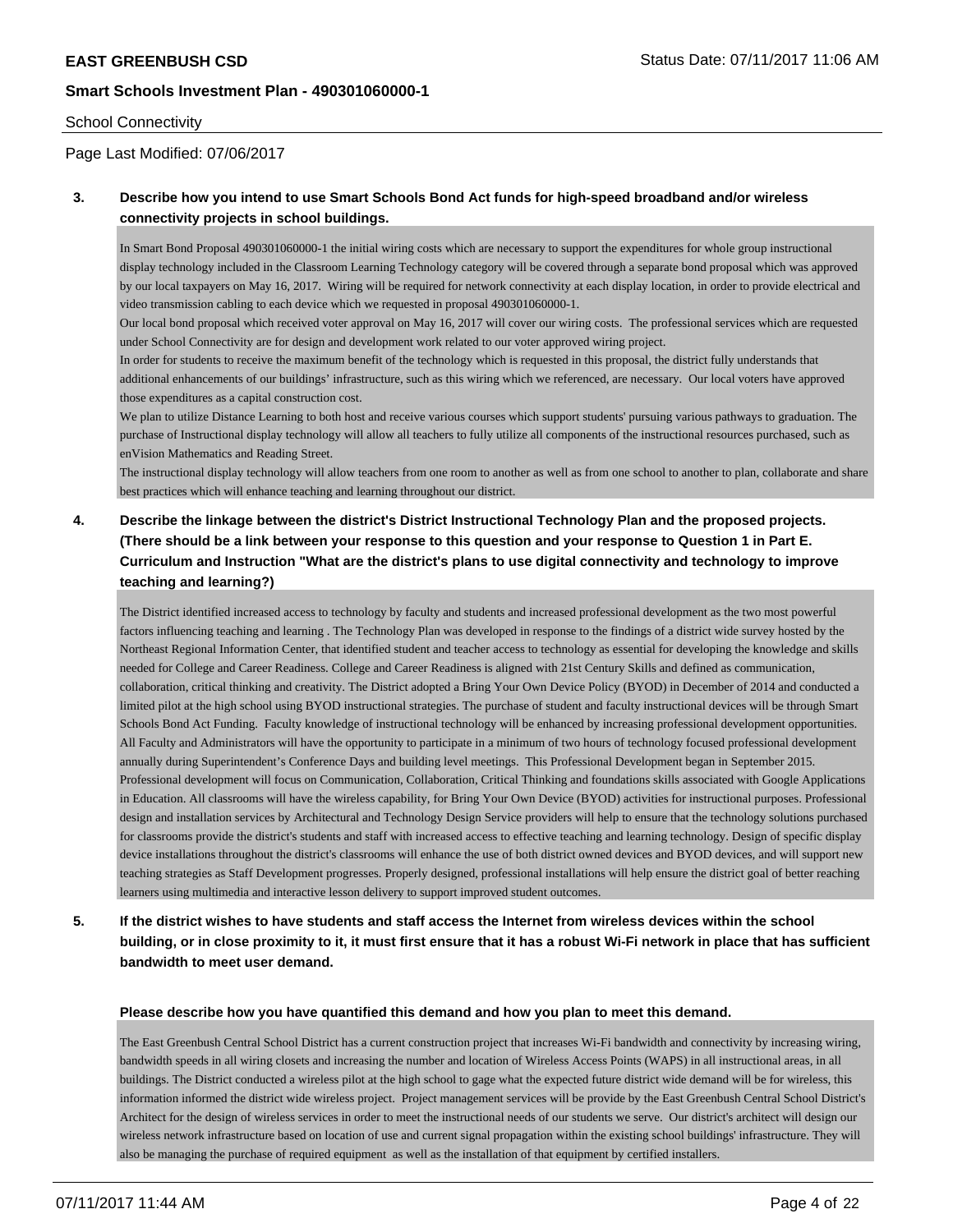#### School Connectivity

Page Last Modified: 07/06/2017

**6. As indicated on Page 5 of the guidance, the Office of Facilities Planning will have to conduct a preliminary review of all capital projects, including connectivity projects.**

**Please indicate on a separate row each project number given to you by the Office of Facilities Planning.**

| Project Number        |  |
|-----------------------|--|
| 49-03-01-06-7-999-004 |  |

**7. Certain high-tech security and connectivity infrastructure projects may be eligible for an expedited review process as determined by the Office of Facilities Planning.**

#### **Was your project deemed eligible for streamlined review?**

No

#### **8. Include the name and license number of the architect or engineer of record.**

| Name              | License Number |
|-------------------|----------------|
| Mr. Bryan Manning | 21084          |

**9. If you are submitting an allocation for School Connectivity complete this table.**

**Note that the calculated Total at the bottom of the table must equal the Total allocation for this category that you entered in the SSIP Overview overall budget.** 

|                                            | Sub-           |
|--------------------------------------------|----------------|
|                                            | Allocation     |
| Network/Access Costs                       | $\mathbf 0$    |
| <b>Outside Plant Costs</b>                 | $\mathbf{0}$   |
| School Internal Connections and Components | $\overline{0}$ |
| Professional Services                      | 158,450        |
| Testing                                    | $\overline{0}$ |
| <b>Other Upfront Costs</b>                 | $\overline{0}$ |
| <b>Other Costs</b>                         | 15,000         |
| Totals:                                    | 173,450        |

**10. Please detail the type, quantity, per unit cost and total cost of the eligible items under each sub-category. This is especially important for any expenditures listed under the "Other" category. All expenditures must be eligible for tax-exempt financing to be reimbursed through the SSBA. Sufficient detail must be provided so that we can verify this is the case. If you have any questions, please contact us directly through smartschools@nysed.gov. NOTE: Wireless Access Points should be included in this category, not under Classroom Educational Technology, except those that will be loaned/purchased for nonpublic schools.**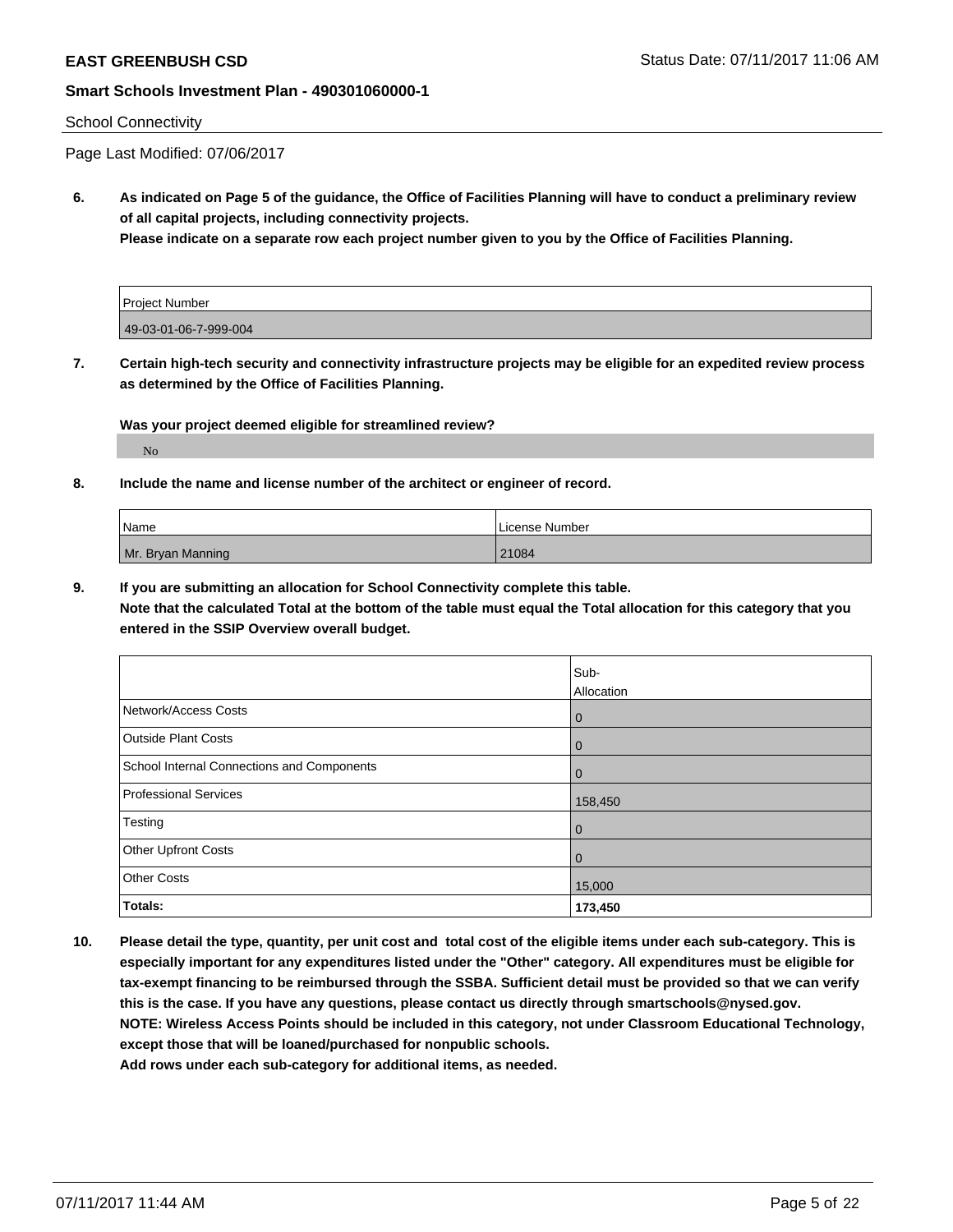# School Connectivity

Page Last Modified: 07/06/2017

| Select the allowable expenditure<br>type.<br>Repeat to add another item under<br>each type. | Item to be purchased                            | Quantity | Cost per Item | <b>Total Cost</b> |
|---------------------------------------------------------------------------------------------|-------------------------------------------------|----------|---------------|-------------------|
| <b>Professional Services</b>                                                                | Architectural Design and Development  <br>Costs | l 1      | 118,450       | 118,450           |
| <b>Other Costs</b>                                                                          | Legal & Accounting Costs for Design             |          | 15,000        | 15,000            |
| <b>Professional Services</b>                                                                | Project Management Services - CS<br>Arch Arch   | 1        | 40,000        | 40,000            |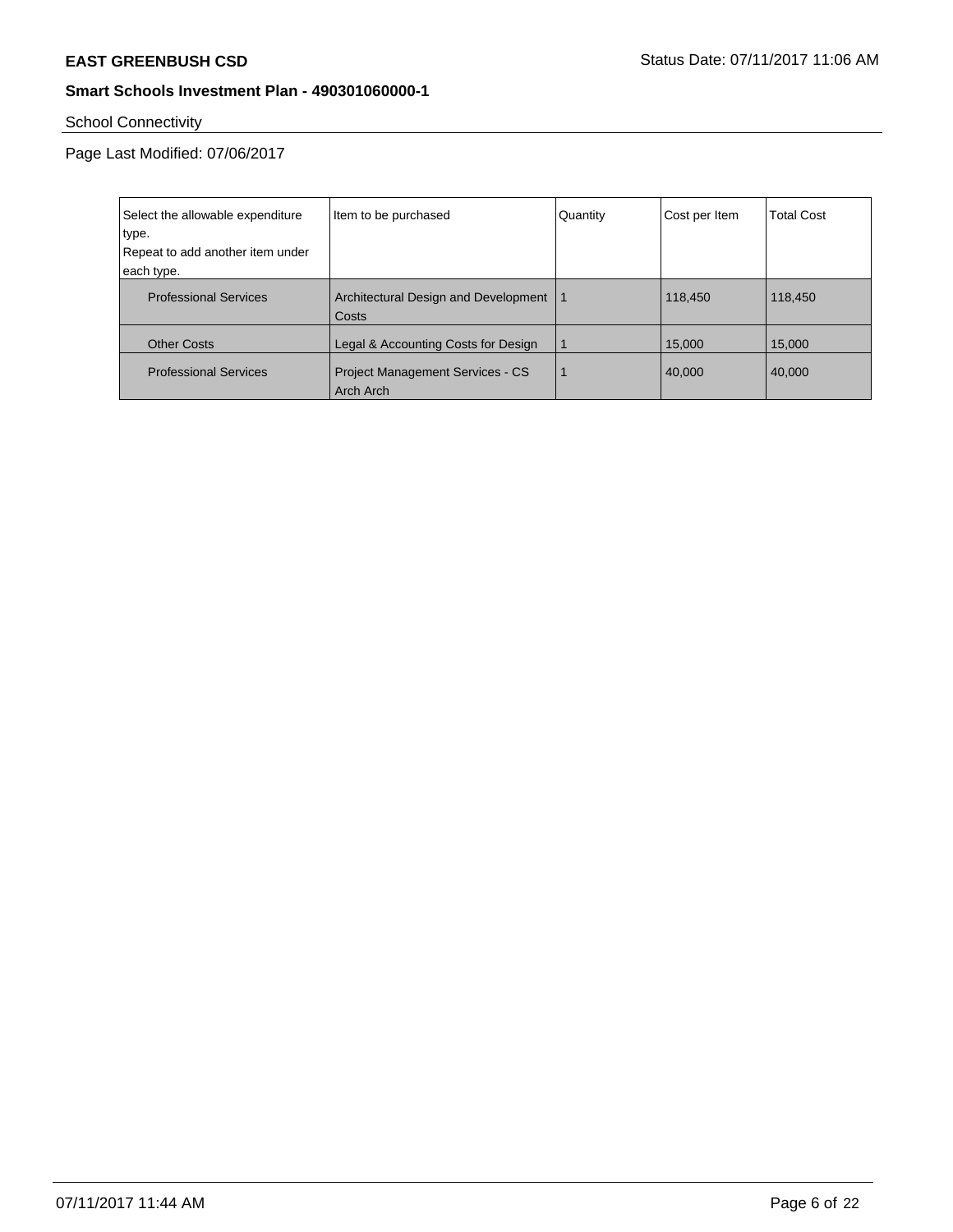Community Connectivity (Broadband and Wireless)

Page Last Modified: 11/01/2016

#### **Group 1**

**1. Describe how you intend to use Smart Schools Bond Act funds for high-speed broadband and/or wireless connectivity projects in the community.**

NA

**2. Please describe how the proposed project(s) will promote student achievement and increase student and/or staff access to the Internet in a manner that enhances student learning and/or instruction outside of the school day and/or school building.**

NA

**3. Community connectivity projects must comply with all the necessary local building codes and regulations (building and related permits are not required prior to plan submission).**

 $\Box$  I certify that we will comply with all the necessary local building codes and regulations.

**4. Please describe the physical location of the proposed investment.**

NA

**5. Please provide the initial list of partners participating in the Community Connectivity Broadband Project, along with their Federal Tax Identification (Employer Identification) number.**

| <b>Project Partners</b> | Federal ID #  |
|-------------------------|---------------|
| <b>NA</b>               | (No Response) |

**6. If you are submitting an allocation for Community Connectivity, complete this table. Note that the calculated Total at the bottom of the table must equal the Total allocation for this category that you entered in the SSIP Overview overall budget.**

|                              | Sub-Allocation |
|------------------------------|----------------|
| Network/Access Costs         | $\mathbf{0}$   |
| <b>Outside Plant Costs</b>   | $\mathbf 0$    |
| <b>Tower Costs</b>           | $\mathbf{0}$   |
| Customer Premises Equipment  | $\Omega$       |
| <b>Professional Services</b> | $\overline{0}$ |
| Testing                      | $\mathbf{0}$   |
| Other Upfront Costs          | $\overline{0}$ |
| <b>Other Costs</b>           | $\mathbf 0$    |
| Totals:                      | 0              |

**7. Please detail the type, quantity, per unit cost and total cost of the eligible items under each sub-category. This is especially important for any expenditures listed under the "Other" category. All expenditures must be capital-bond eligible to be reimbursed through the SSBA. If you have any questions, please contact us directly through smartschools@nysed.gov.**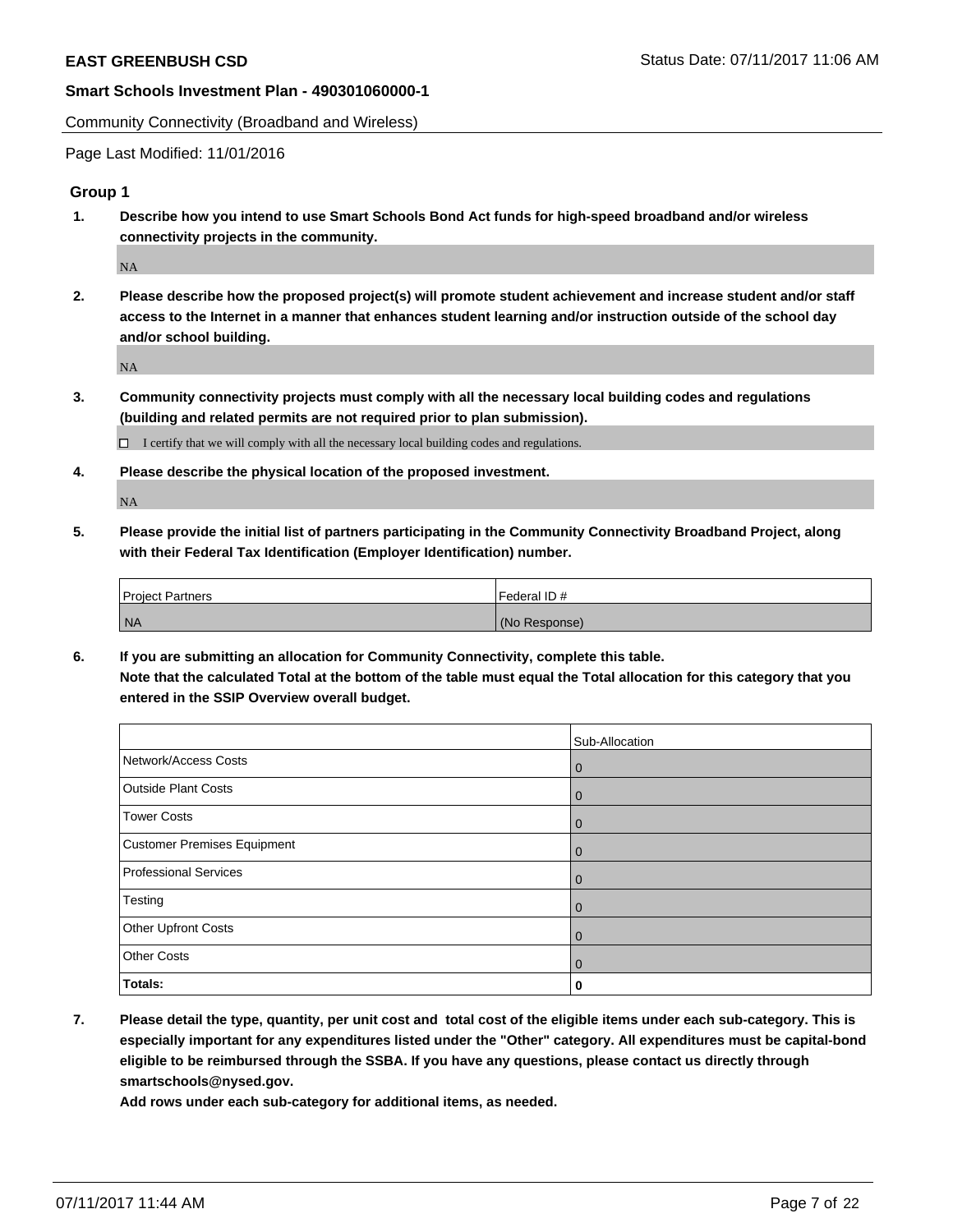Community Connectivity (Broadband and Wireless)

Page Last Modified: 11/01/2016

| Select the allowable expenditure<br>type.<br>Repeat to add another item under | Item to be purchased | <b>Quantity</b> | Cost per Item | <b>Total Cost</b> |
|-------------------------------------------------------------------------------|----------------------|-----------------|---------------|-------------------|
| each type.                                                                    |                      |                 |               |                   |
| (No Response)                                                                 | <b>NA</b>            | (No Response)   | (No Response) | (No Response)     |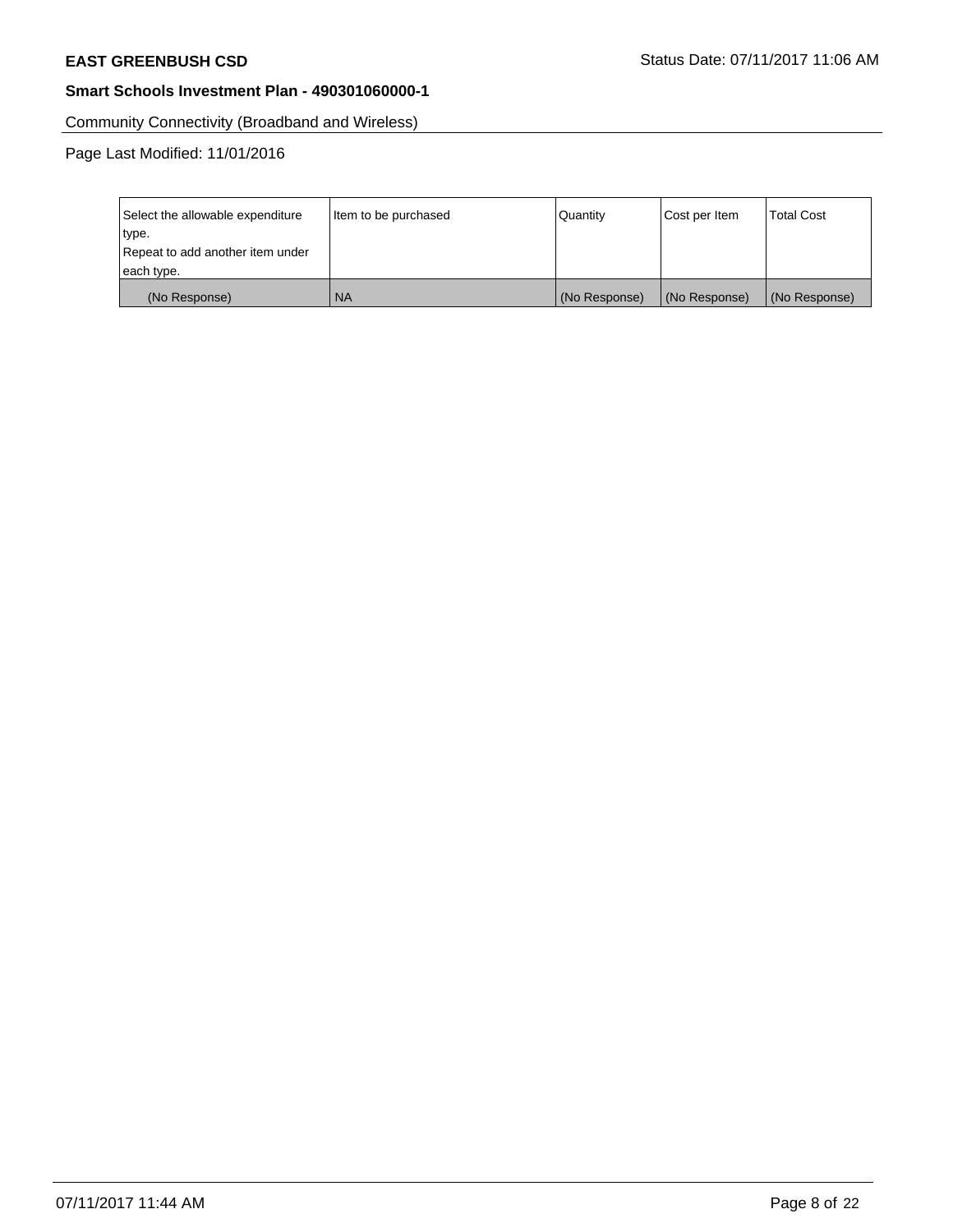### Classroom Learning Technology

Page Last Modified: 07/06/2017

## **Questions**

**1. In order for students and faculty to receive the maximum benefit from the technology made available under the Smart Schools Bond Act, their school buildings must possess sufficient connectivity infrastructure to ensure that devices can be used during the school day. Smart Schools Investment Plans must demonstrate that sufficient infrastructure that meets the Federal Communications Commission's 100 Mbps per 1,000 students standard currently exists in the buildings where new devices will be deployed, or is a planned use of a portion of Smart Schools Bond Act funds, or is under development through another funding source.**

**Smart Schools Bond Act funds used for technology infrastructure or classroom technology investments must increase the number of school buildings that meet or exceed the minimum speed standard of 100 Mbps per 1,000 students and staff within 12 months. This standard may be met on either a contracted 24/7 firm service or a "burstable" capability. If the standard is met under the burstable criteria, it must be:**

- **1. Specifically codified in a service contract with a provider, and**
- **2. Guaranteed to be available to all students and devices as needed, particularly during periods of high demand, such as computer-based testing (CBT) periods.**

**Please describe how your district already meets or is planning to meet this standard within 12 months of plan submission.**

The District purchases 500 Mbps broadband through the Northeast Regional Information Center shared services CoSer. All elementary and secondary school buildings will be equipped with technology and Wi-Fi access that will allow for simultaneous participation in all state assessment by September 2018. All instructional areas in all buildings will have Wi-Fi access.

- **1a. If a district believes that it will be impossible to meet this standard within 12 months, it may apply for a waiver of this requirement, as described on the Smart Schools website. The waiver must be filed and approved by SED prior to submitting this survey.**
	- $\Box$  By checking this box, you are certifying that the school district has an approved waiver of this requirement on file with the New York State Education Department.

**2. Connectivity Speed Calculator (Required)**

|                         | Number of<br><b>Students</b> | Multiply by<br>100 Kbps | Divide by 1000 Current Speed<br>to Convert to<br>Required<br>Speed in Mb | in Mb | <b>I</b> Expected<br>Speed to be<br>Attained Within   Required<br>12 Months | <b>Expected Date</b><br><b>When</b><br>Speed Will be<br>Met |
|-------------------------|------------------------------|-------------------------|--------------------------------------------------------------------------|-------|-----------------------------------------------------------------------------|-------------------------------------------------------------|
| <b>Calculated Speed</b> | 4.068                        | 406,800                 | 406.8                                                                    | 500   | 500                                                                         | Met                                                         |

**3. If the district wishes to have students and staff access the Internet from wireless devices within the school building, or in close proximity to it, it must first ensure that it has a robust Wi-Fi network in place that has sufficient bandwidth to meet user demand.**

**Please describe how you have quantified this demand and how you plan to meet this demand.**

The East Greenbush Central School District has a current construction project that increases Wi-Fi bandwidth and connectivity by increasing wiring, bandwidth speeds in all wiring closets and increasing the number and location of Wireless Access Points (WAPS) in all instructional areas, in all buildings. The District conducted a wireless pilot at the high school to gage what the expected future district wide demand will be for wireless, this information informed the district wide wireless project.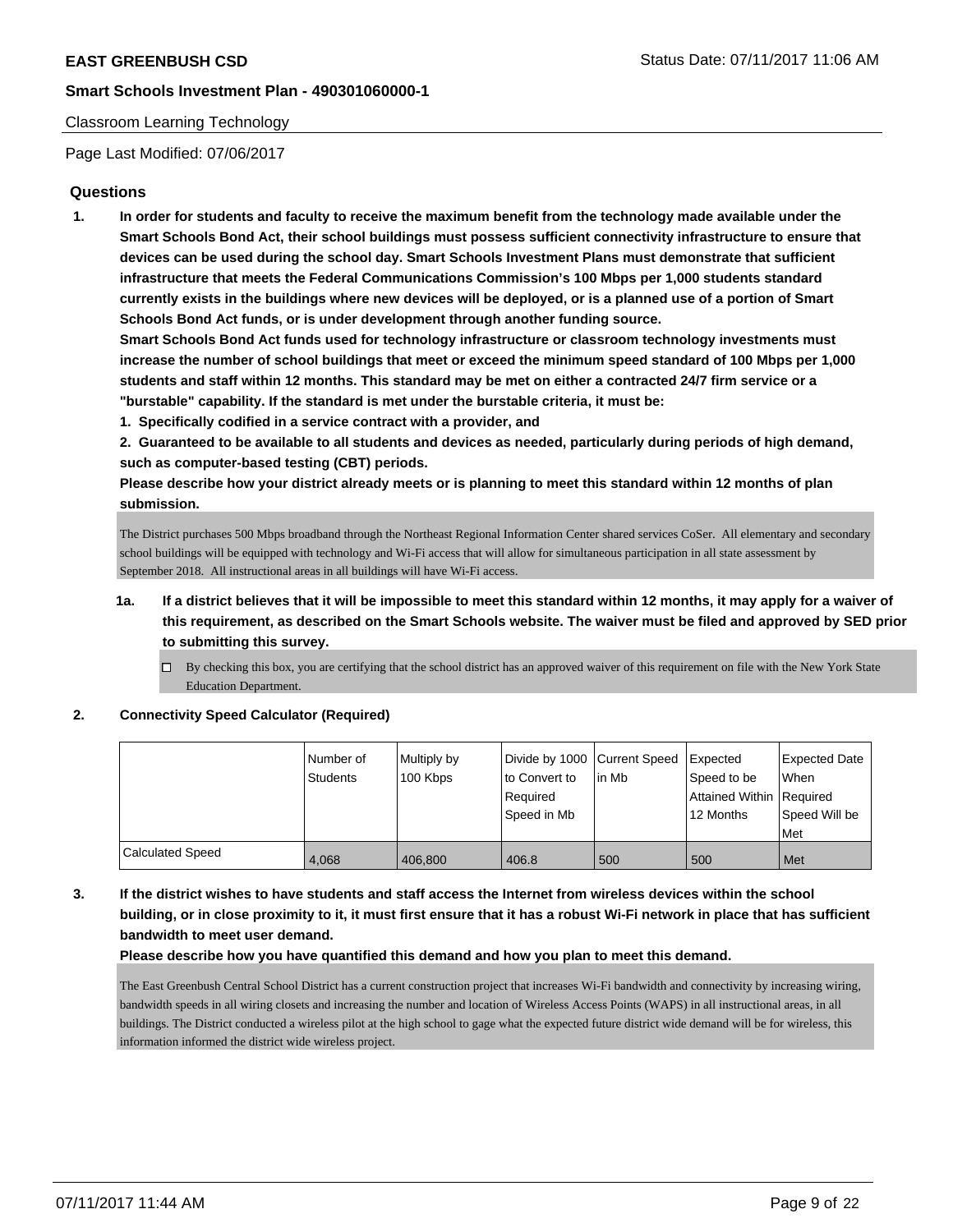### Classroom Learning Technology

Page Last Modified: 07/06/2017

**4. All New York State public school districts are required to complete and submit an Instructional Technology Plan survey to the New York State Education Department in compliance with Section 753 of the Education Law and per Part 100.12 of the Commissioner's Regulations.**

**Districts that include educational technology purchases as part of their Smart Schools Investment Plan must have a submitted and approved Instructional Technology Plan survey on file with the New York State Education Department.**

- By checking this box, you are certifying that the school district has an approved Instructional Technology Plan survey on file with the New York State Education Department.
- **5. Describe the devices you intend to purchase and their compatibility with existing or planned platforms or systems. Specifically address the adequacy of each facility's electrical, HVAC and other infrastructure necessary to install and support the operation of the planned technology.**

During the first year of purchasing instructional hardware the District intends to purchase Interactive Whiteboards and LCD Display Panels that allow instructional faculty to create engaging lessons that emphasize joint activities over traditional lecture format instructional delivery methods. Installation of the LCD Display Panels and Whiteboards, using tilt mounting and mobile cart kits, will be designed and completed by an outside vendor. All new Whiteboards and LCD Flat Panel Display technology will operate with existing desktop computers purchased in September of 2015. Architectural and classroom technology design services, as well as district facility personnel, will be engaged to ensure that sufficient, safe electrical supply and local structural support exists for connection of all technology devices being purchased and installed.

The District intends to purchase and loan Chromebooks with licensing, iPads, BluRay players and Cisco switches to connect all of those devices, which the private schools, Holy Spirit and Woodland Hills Montessori that are located within our boundaries, have requested. Both schools have had conversations with the District, been invited to Technology Committee meetings and received formal notification of the opportunity to borrow instructional technology. The purchase and loan of requested equipment is for student instruction.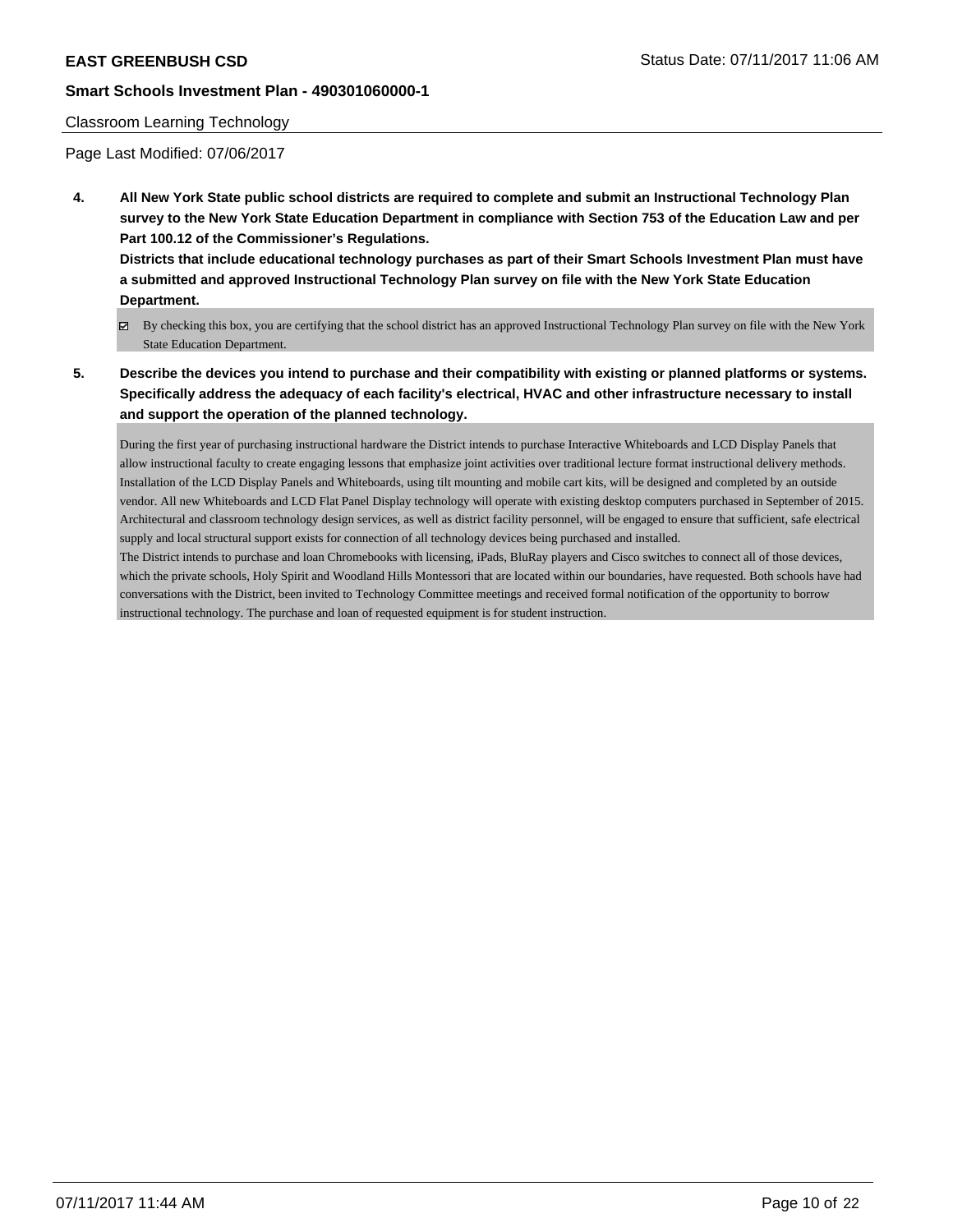#### Classroom Learning Technology

Page Last Modified: 07/06/2017

- **6. Describe how the proposed technology purchases will:**
	- **> enhance differentiated instruction;**
	- **> expand student learning inside and outside the classroom;**
	- **> benefit students with disabilities and English language learners; and**
	- **> contribute to the reduction of other learning gaps that have been identified within the district.**

**The expectation is that districts will place a priority on addressing the needs of students who struggle to succeed in a rigorous curriculum. Responses in this section should specifically address this concern and align with the district's Instructional Technology Plan (in particular Question 2 of E. Curriculum and Instruction: "Does the district's instructional technology plan address the needs of students with disabilities to ensure equitable access to instruction, materials and assessments?" and Question 3 of the same section: "Does the district's instructional technology plan address the provision of assistive technology specifically for students with disabilities to ensure access to and participation in the general curriculum?"**

The District Technology Plan was developed in response to the findings of a district wide survey hosted by the Northeast Regional Information Center. This survey ranked the following major areas of need; increased access to technology by faculty and students was identified as essential for developing the knowledge and skills needed for College and Career Readiness, and increased professional development for faculty was listed as the most powerful factor influencing teaching and learning. These findings informed the goal development associated with the Instructional Technology Plan and are the foundation for the planned use of Smart Schools Bond Act funding. The purchase of student and faculty classroom display and instructional devices will be through the Smart Schools Bond Act Funding.

The District will continue to maintain a hardware and software budget that is dedicated to the purchasing of assistive and adaptive technology for Students with Disabilities. The District has 80% of all students with disabilities and English as a New Language Students integrated into the mainstream environment for instruction and above a 95% participation rate in state assessments. All students will have access to the same hardware purchased for instructional delivery. The District will continue to participate in professional development that targets the support of Students with Disabilities and English as a New Language Students using Universal Designs for Instruction supported by technology. Currently Students with Disabilities and English as a New Language Students have access to IPads and Chromebooks with adaptive applications for instruction. Specific skills are addressed using wireless and display technology for students with disabilities or those who are learning English as a new language. Software, and iPad or Chromebook Apps, already in use or planned for purchase for the new devices, such as Grace, Tap-to-Talk or Proloquo are used with Autistic and non-verbal students to help them make their thoughts and desires known. Visual Schedules, Earn-it-Stars and Classdojo can help with behavior concerns related to triggering events, transitions, or behavior contracts and expectations between the teacher and student. Beyond special needs students, English Language Learners use software and Apps such as Duolingo, ELLis and Talk Shop, as well as sight word and vocabulary listings to move toward basic English fluency in an engaging, current, rapid fashion. General education students in the same inclusive environment similarly benefit from the same types of multimedia presentation of learning materials, increased communication and engagement with their Special Education peers and an opportunity to engage with the learning materials through repetition, color, sound, and varying levels of reading difficulty and vocabulary complexity. Simple document cameras attached to the anticipated display technology also allows display of authentic, student created work during whole group instruction, as exemplars and as a learning tool.

Students who are identified as at risk of not meeting the New York State Common Core Learning Standards often participate in specialized programing that allows them to receive content instruction in a lower teacher student ratio. Each of these specialized learning environments is equipped with equitable instructional hardware.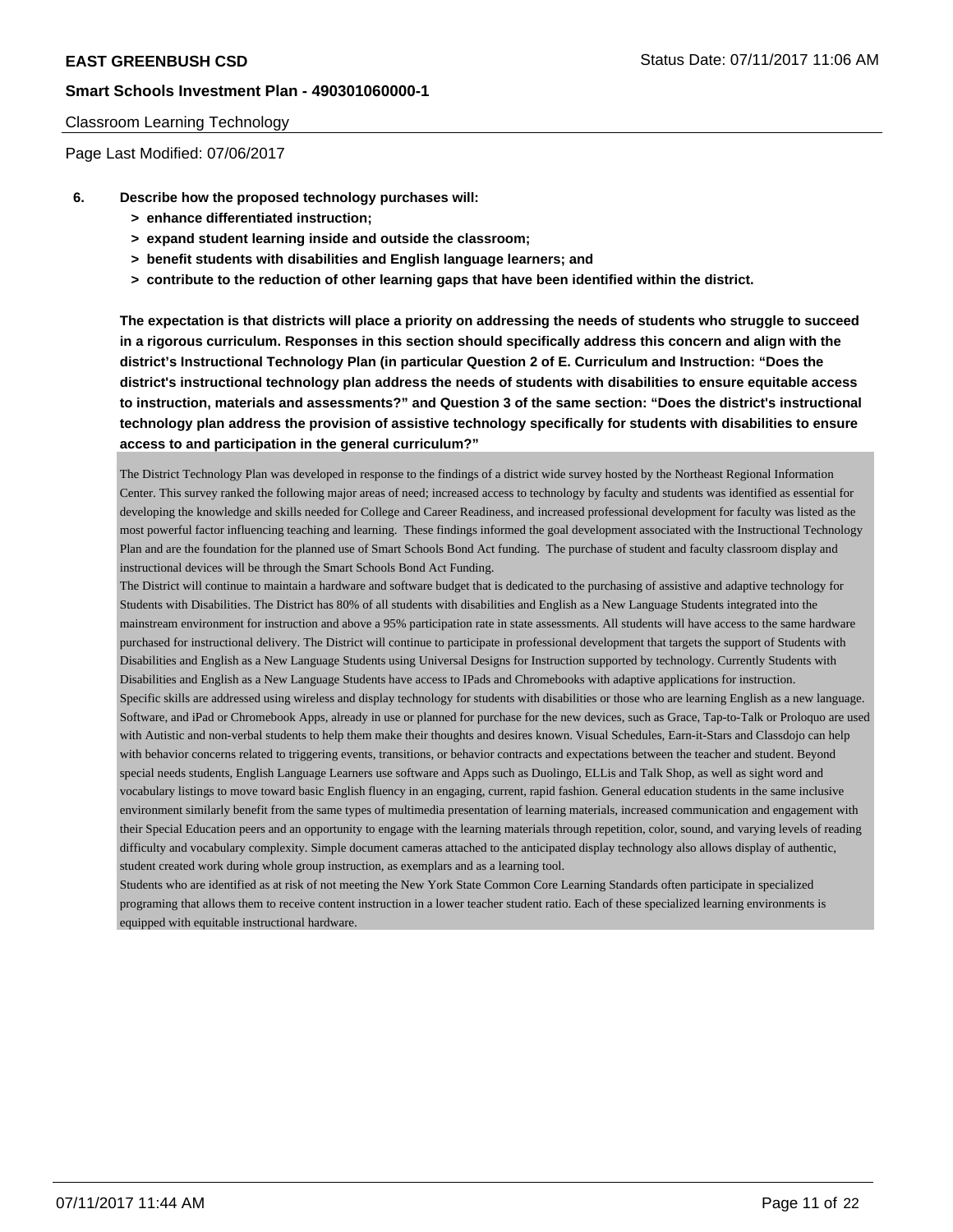#### Classroom Learning Technology

Page Last Modified: 07/06/2017

**7. Where appropriate, describe how the proposed technology purchases will enhance ongoing communication with parents and other stakeholders and help the district facilitate technology-based regional partnerships, including distance learning and other efforts.**

The District is interested in expanding learning opportunities outside of the classroom using Anywhere, Anytime Access strategies, developing engaging and interactive instructional delivery techniques and increasing access to student specific performance data to address learning gaps. In an effort to improve Anywhere, Anytime Access the District is expanding wireless access to all instructional settings in all buildings and expanding the use of Google Applications. All Email and curriculum documents were moved off of the District network to Gmail and Google Documents on September 7, 2015. Teachers are now able to access all curriculum and participate in the development of curriculum electronically and remotely. Teachers will begin to develop Google Classroom Spaces for increased parent and student communication allowing for more individualized communication. Parent training targeting Google Applications in Education and Anywhere, Anytime Learning is scheduled for September 2016. Teams of teachers are developing parent and students instructional Google Applications in Education video clips that will be placed on the East Greenbush Central School District Website. K-8 instructional videos for students will be aligned to the International Standards for Technology in Education and the Common Core Learning Standards. Parent videos will inform parents of instructional strategies using technology including Anytime, Anywhere Access and Flipped Learning.

**8. Describe the district's plan to provide professional development to ensure that administrators, teachers and staff can employ the technology purchased to enhance instruction successfully.**

**Note: This response should be aligned and expanded upon in accordance with your district's response to Question 1 of F. Professional Development of your Instructional Technology Plan: "Please provide a summary of professional development offered to teachers and staff, for the time period covered by this plan, to support technology to enhance teaching and learning. Please include topics, audience and method of delivery within your summary."**

In anticipation of the Smart Schools Investment Plan's infusion of funding dedicated to instructional technology the faculty and administrators received four hours of professional development covering the use of Google Applications Platform on September 2, 2015 and had full access by September 8, 2015. Informational videos were developed and posted to the District's web page for ongoing professional development. The District plans on providing 4 hours of technology related professional development each year for faculty and developing training videos for parents and students also posted to the school website.

Additional staff development is planned for the 2016-2017 school year. The training will provide hands on sessions in each school building to make it easier for teachers to promote confidence and ease in using Instructional technology. We developed a plan using some of the District's Instructional technology "enthusiasts" who will be given classroom release time from their teaching duties to go to another assigned building and work in the building's computer lab for full days to facilitate learning on a small scale using a bring and take approach. Teachers in the building may use their prep periods, planning time or any free time to attend Professional Development sessions where they bring a lesson that they wish to develop and leave with a completed, technology infused lesson and the skills to create their own similar lessons in the future. Examples include Google Docs shared editing to enable student collaborative group projects, use of Edmodo to post digital resources for students to access or download for completing assignments and how to create polls for students to vote online using wireless BYOD technology devices for formative assessment of student learning in new lesson areas.

All students, grades 9-12 were provided with a District Gmail account by January 2016. Elementary and middle school students will be given Gmail addresses and Google access in September 2016. Elementary students, grades 3-6, will be able to Email other internal students and teachers and secondary students will be able to Email internal and external parties. The District will identify a district wide, grades 3- 8, Technology Curriculum to prepare students for electronic submission of word processed documents, improve student research skills, increase authentic learning opportunities, develop web based presentations and publications, increase student to student and student to teacher collaboration within and outside of the classroom, and to expand virtual learning opportunities using technology by September 2017.

The District is developing a Student Help Desk at the High School and will identify High School Students who will receive specialized instruction and serve as Student Trainers for our Students.

- **9. Districts must contact the SUNY/CUNY teacher preparation program that supplies the largest number of the district's new teachers to request advice on innovative uses and best practices at the intersection of pedagogy and educational technology.**
	- $\boxtimes$  By checking this box, you certify that you have contacted the SUNY/CUNY teacher preparation program that supplies the largest number of your new teachers to request advice on these issues.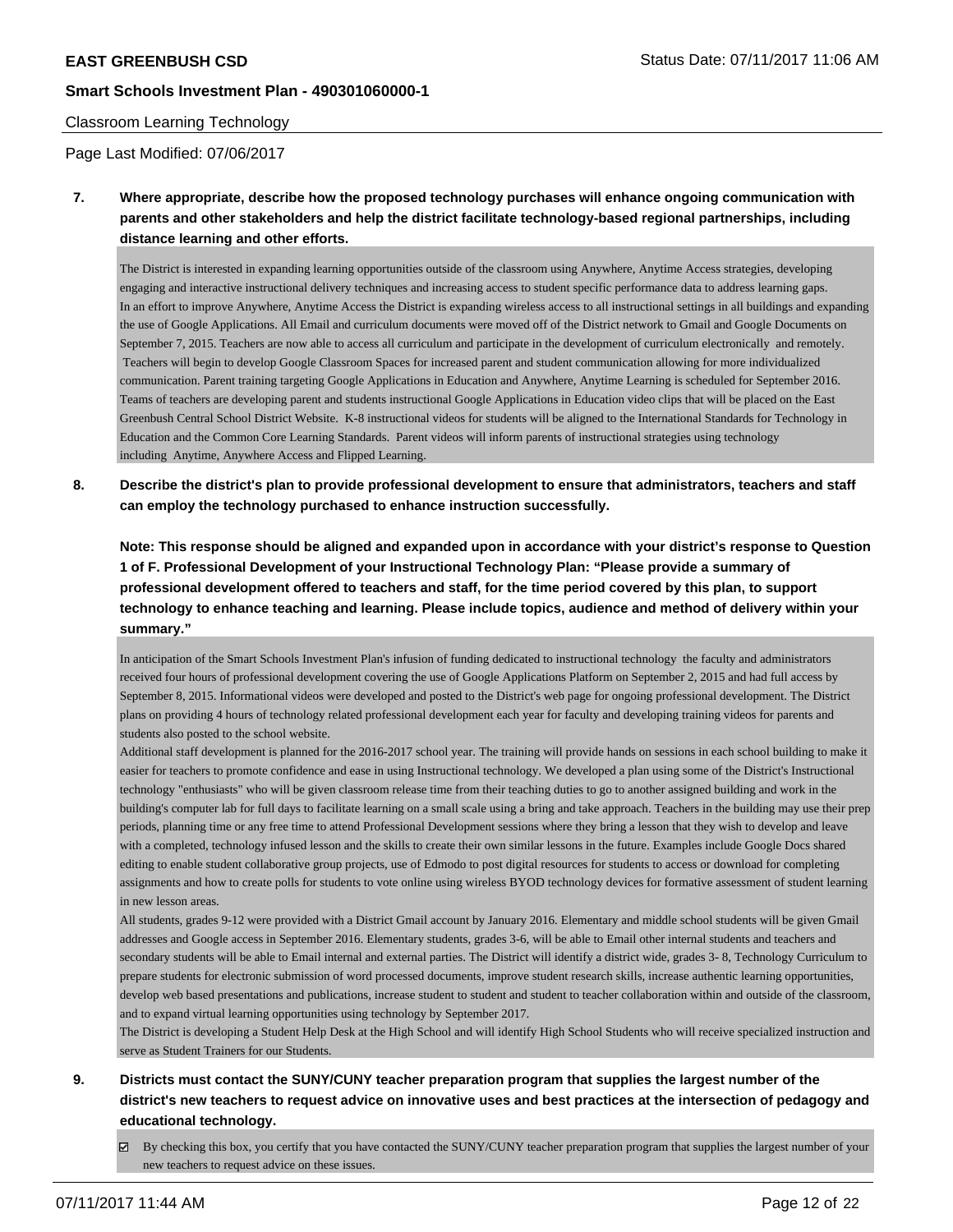Classroom Learning Technology

Page Last Modified: 07/06/2017

**9a. Please enter the name of the SUNY or CUNY Institution that you contacted.**

SUNY - Albany School of Education

**9b. Enter the primary Institution phone number.**

(518) 442-3300

**9c. Enter the name of the contact person with whom you consulted and/or will be collaborating with on innovative uses of technology and best practices.**

Dr. Robert Bangert-Downs

**10. A district whose Smart Schools Investment Plan proposes the purchase of technology devices and other hardware must account for nonpublic schools in the district.**

**Are there nonpublic schools within your school district?**

**Ø** Yes

- $\square$  No
- **10a. Describe your plan to loan purchased hardware to nonpublic schools within your district. The plan should use your district's nonpublic per-student loan amount calculated below, within the framework of the guidance. Please enter the date by which nonpublic schools must request classroom technology items. Also, specify in your response the devices that the nonpublic schools have requested, as well as in the in the Budget and the Expenditure Table at the end of the page.**

The Board of Education amended the current Relationship with Nonpublic Schools Policy # 1740 and Regulation #1740-R to include annual notification and lending deadlines and procedures.Upon request, the District will loan, at no charge, technology obtained as part of the Smart Schools Bond Act, including interactive whiteboards, and desktop, laptop, and tablet computers to children attending nonpublic schools located within our District boundaries. All requests for the purchase and loan of Smart Schools Bond Act classroom technology must be received by the District on or after June 1, but no later than June 30 of the school year prior to that for which such technology is being requested. All nonpublic schools within the District's boundaries will be provided with notice of this request date on or before March 1 of each year. A parent or guardian of a child not attending a non-public school prior to June 30 may submit a written request for Smart Schools classroom technology within thirty (30) days after such child becomes enrolled in such nonpublic school. All other requests made after the June 30 deadline will be denied.

Upon request, the District will loan, at no charge, technology obtained as part of the Smart Schools Bond Act, including interactive whiteboards, and tablet computers to children attending nonpublic schools, Holy Spirit School and Woodland Hill Montessori, located within our District boundaries. A copy of the policy and regulation was sent to the private schools that are housed within the District's boundaries Each school received written documentation detailing the type of equipment available and amount allocated for each location. Both sites were also invited to participate in the planning process and will be permitted to borrow instructional technology and devices in the amount calculated according to the formula outlined in the following section. Both nonpublic sites requested Chromebooks, networking equipment, display technology and other devices for their instructional program delivery.

The East Greenbush Central School District is going over the Total Nonpublic Loan Amount by \$1,122. which results in a total nonpublic per-pupil sub allocation of \$49.00 to best support their instructional needs in technology.

**10b. A final Smart Schools Investment Plan cannot be approved until school authorities have adopted regulations specifying the date by which requests from nonpublic schools for the purchase and loan of Smart Schools Bond Act classroom technology must be received by the district.**

 $\boxtimes$  By checking this box, you certify that you have such a plan and associated regulations in place that have been made public.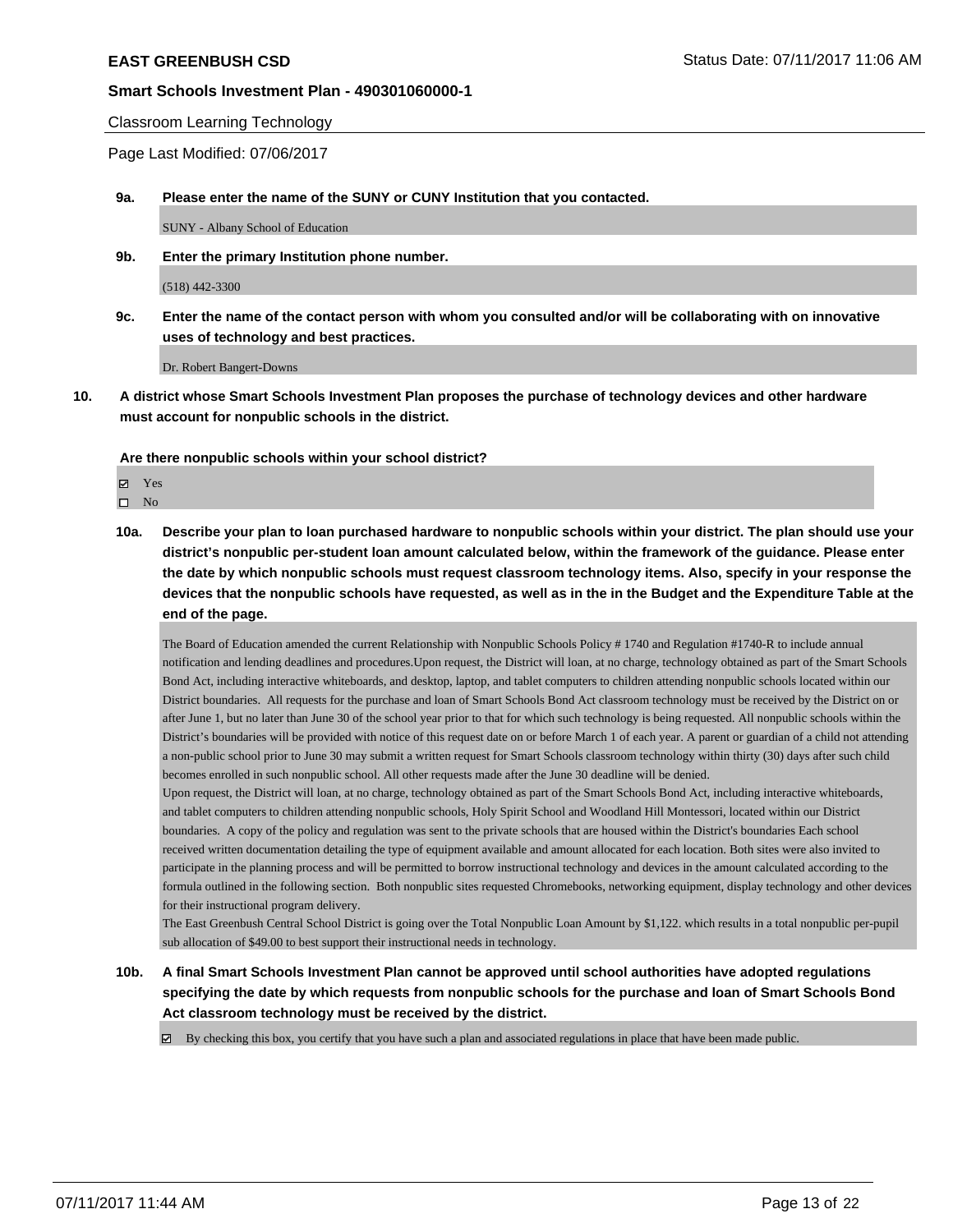### Classroom Learning Technology

Page Last Modified: 07/06/2017

### **11. Nonpublic Classroom Technology Loan Calculator**

**The Smart Schools Bond Act provides that any Classroom Learning Technology purchases made using Smart Schools funds shall be lent, upon request, to nonpublic schools in the district. However, no school district shall be required to loan technology in amounts greater than the total obtained and spent on technology pursuant to the Smart Schools Bond Act and the value of such loan may not exceed the total of \$250 multiplied by the nonpublic school enrollment in the base year at the time of enactment.**

**See:**

**http://www.p12.nysed.gov/mgtserv/smart\_schools/docs/Smart\_Schools\_Bond\_Act\_Guidance\_04.27.15\_Final.pdf.**

|                                       | 1. Classroom<br>Technology<br>Sub-allocation | l 2. Public<br>l Enrollment<br>$(2014-15)$ | l 3. Nonpublic<br>Enrollment<br>(2014-15) | 4. Sum of<br>Public and<br>l Nonpublic<br>Enrollment | 15. Total Per<br>Pupil Sub-<br>l allocation | 6. Total<br>  Nonpublic Loan  <br>Amount |
|---------------------------------------|----------------------------------------------|--------------------------------------------|-------------------------------------------|------------------------------------------------------|---------------------------------------------|------------------------------------------|
| Calculated Nonpublic Loan<br>l Amount | 195.867                                      | 4.068                                      | 317                                       | 4.385                                                | 45                                          | 14.265                                   |

**12. To ensure the sustainability of technology purchases made with Smart Schools funds, districts must demonstrate a long-term plan to maintain and replace technology purchases supported by Smart Schools Bond Act funds. This sustainability plan shall demonstrate a district's capacity to support recurring costs of use that are ineligible for Smart Schools Bond Act funding such as device maintenance, technical support, Internet and wireless fees, maintenance of hotspots, staff professional development, building maintenance and the replacement of incidental items. Further, such a sustainability plan shall include a long-term plan for the replacement of purchased devices and equipment at the end of their useful life with other funding sources.**

 $\boxtimes$  By checking this box, you certify that the district has a sustainability plan as described above.

**13. Districts must ensure that devices purchased with Smart Schools Bond funds will be distributed, prepared for use, maintained and supported appropriately. Districts must maintain detailed device inventories in accordance with generally accepted accounting principles.**

By checking this box, you certify that the district has a distribution and inventory management plan and system in place.

**14. If you are submitting an allocation for Classroom Learning Technology complete this table. Note that the calculated Total at the bottom of the table must equal the Total allocation for this category that you entered in the SSIP Overview overall budget.**

|                          | Sub-Allocation |
|--------------------------|----------------|
| Interactive Whiteboards  | 142,452        |
| Computer Servers         | $\overline{0}$ |
| <b>Desktop Computers</b> | $\overline{0}$ |
| Laptop Computers         | 7,227          |
| <b>Tablet Computers</b>  | 1,200          |
| <b>Other Costs</b>       | 44,988         |
| Totals:                  | 195,867        |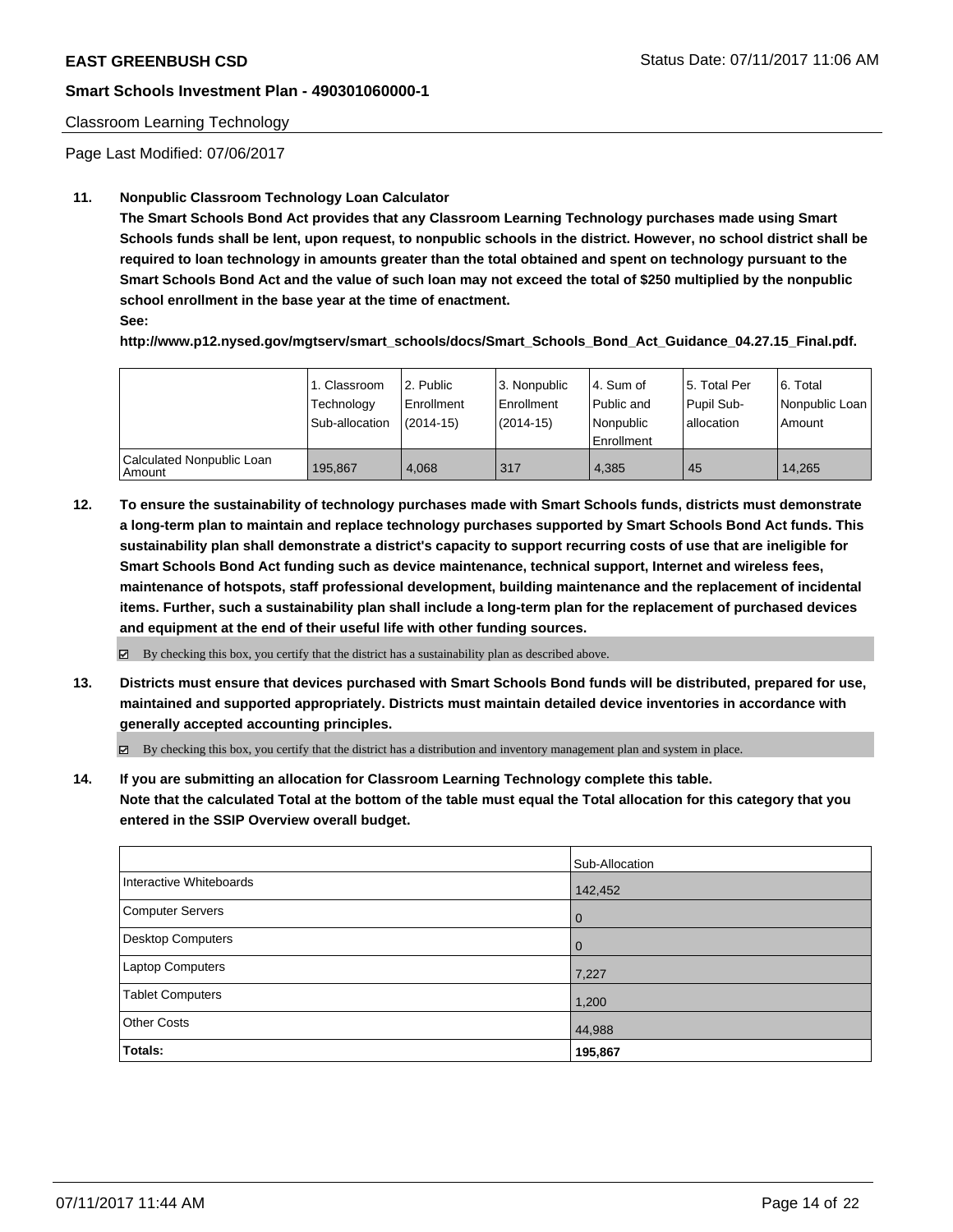#### Classroom Learning Technology

Page Last Modified: 07/06/2017

**15. Please detail the type, quantity, per unit cost and total cost of the eligible items under each sub-category. This is especially important for any expenditures listed under the "Other" category. All expenditures must be capital-bond eligible to be reimbursed through the SSBA. If you have any questions, please contact us directly through smartschools@nysed.gov.**

**Please specify in the "Item to be Purchased" field which specific expenditures and items are planned to meet the district's nonpublic loan requirement, if applicable.**

**NOTE: Wireless Access Points that will be loaned/purchased for nonpublic schools should ONLY be included in this category, not under School Connectivity, where public school districts would list them. Add rows under each sub-category for additional items, as needed.**

| Select the allowable expenditure | Item to be Purchased                    | Quantity       | Cost per Item | <b>Total Cost</b> |
|----------------------------------|-----------------------------------------|----------------|---------------|-------------------|
| type.                            |                                         |                |               |                   |
| Repeat to add another item under |                                         |                |               |                   |
| each type.                       |                                         |                |               |                   |
| <b>Other Costs</b>               | Samsung BD-H6500 BluRay - Loan          | $\overline{2}$ | 150           | 300               |
| <b>Other Costs</b>               | Sony 65 - Loan                          | $\overline{2}$ | 1,500         | 3,000             |
| <b>Tablet Computers</b>          | iPad Air Pro 9.7 - Loan                 | $\overline{2}$ | 600           | 1,200             |
| Interactive Whiteboards          | Jtouch 70 INF7001A                      | 50             | 2,849         | 142,452           |
| <b>Other Costs</b>               | <b>MNT Tilt INF55WINKIT</b>             | 47             | 167           | 7,857             |
| <b>Other Costs</b>               | Cart INF5711-KIT                        | 3              | 3,517         | 10,551            |
| <b>Other Costs</b>               | Professional Services for Installation  | 13             | 1,480         | 18,500            |
| <b>Other Costs</b>               | JTouch Delivery and Boxing Service      | 2              | 560           | 1,120             |
| <b>Other Costs</b>               | Spectrum Connect 30 55473-CAB -<br>Loan | $\mathbf 1$    | 1,430         | 1,430             |
| <b>Other Costs</b>               | Google Management Console - Loan        | 33             | 30            | 990               |
| <b>Laptop Computers</b>          | Lenovo N21 Chromebook<br>80MG0001US     | 33             | 219           | 7,227             |
| <b>Other Costs</b>               | Cisco WAP551 - Loan                     | 4              | 260           | 1,040             |
| <b>Other Costs</b>               | Cisco WAP Switch SG300-10PP -<br>Loan   | 1              | 200           | 200               |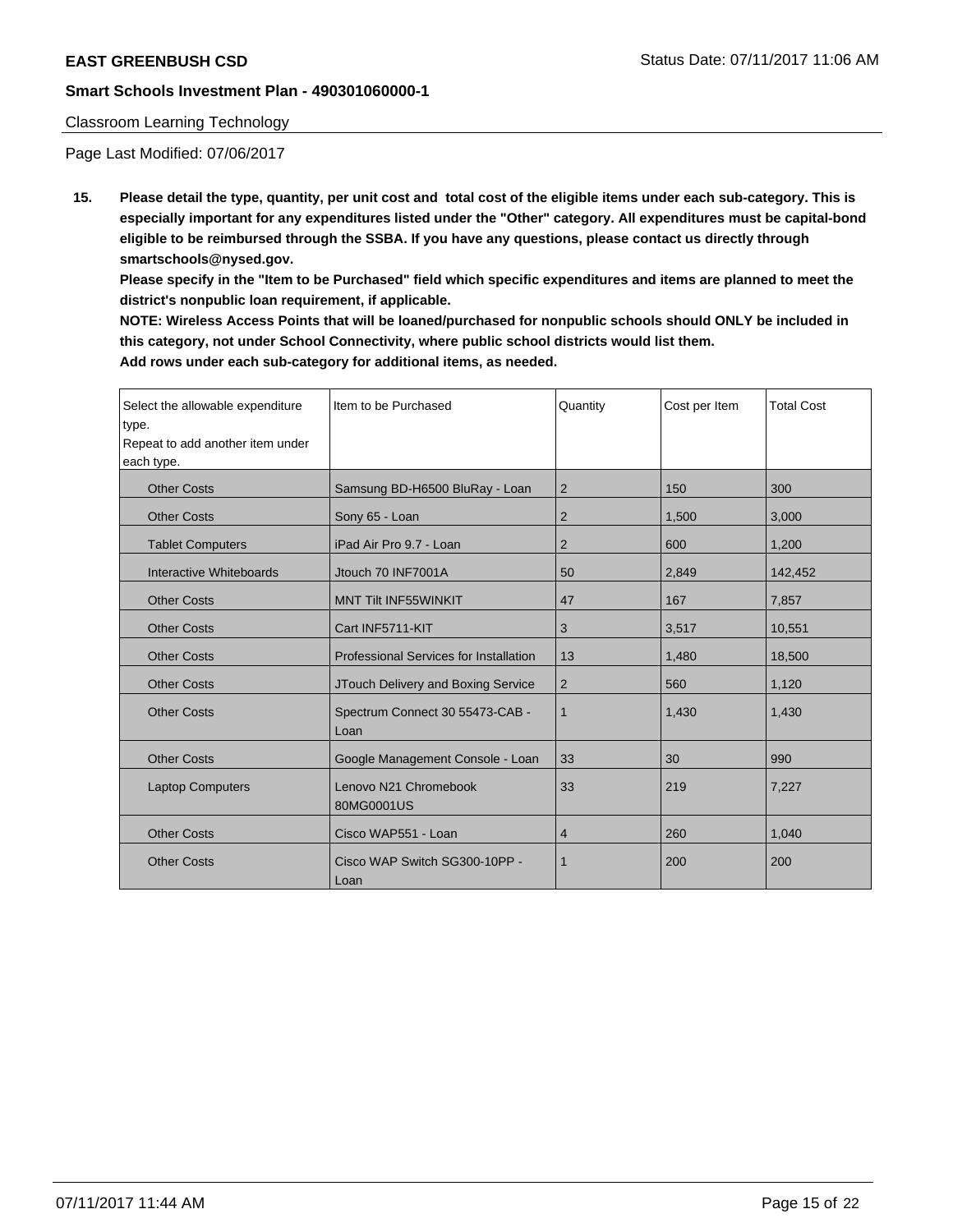#### Pre-Kindergarten Classrooms

Page Last Modified: 10/17/2016

#### **Group 1**

**1. Provide information regarding how and where the district is currently serving pre-kindergarten students and justify the need for additional space with enrollment projections over 3 years.**

NA

- **2. Describe the district's plan to construct, enhance or modernize education facilities to accommodate prekindergarten programs. Such plans must include:**
	- **Specific descriptions of what the district intends to do to each space;**
	- **An affirmation that pre-kindergarten classrooms will contain a minimum of 900 square feet per classroom;**
	- **The number of classrooms involved;**
	- **The approximate construction costs per classroom; and**
	- **Confirmation that the space is district-owned or has a long-term lease that exceeds the probable useful life of the improvements.**

NA

**3. Smart Schools Bond Act funds may only be used for capital construction costs. Describe the type and amount of additional funds that will be required to support ineligible ongoing costs (e.g. instruction, supplies) associated with any additional pre-kindergarten classrooms that the district plans to add.**

NA

**4. All plans and specifications for the erection, repair, enlargement or remodeling of school buildings in any public school district in the State must be reviewed and approved by the Commissioner. Districts that plan capital projects using their Smart Schools Bond Act funds will undergo a Preliminary Review Process by the Office of Facilities Planning.**

**Please indicate on a separate row each project number given to you by the Office of Facilities Planning.**

| Project Number |
|----------------|
| <b>NA</b>      |

**5. If you have made an allocation for Pre-Kindergarten Classrooms, complete this table. Note that the calculated Total at the bottom of the table must equal the Total allocation for this category that you entered in the SSIP Overview overall budget.**

|                                          | Sub-Allocation |
|------------------------------------------|----------------|
| Construct Pre-K Classrooms               |                |
| Enhance/Modernize Educational Facilities |                |
| <b>Other Costs</b>                       |                |
| Totals:                                  | u              |

**6. Please detail the type, quantity, per unit cost and total cost of the eligible items under each sub-category. This is especially important for any expenditures listed under the "Other" category. All expenditures must be capital-bond eligible to be reimbursed through the SSBA. If you have any questions, please contact us directly through smartschools@nysed.gov.**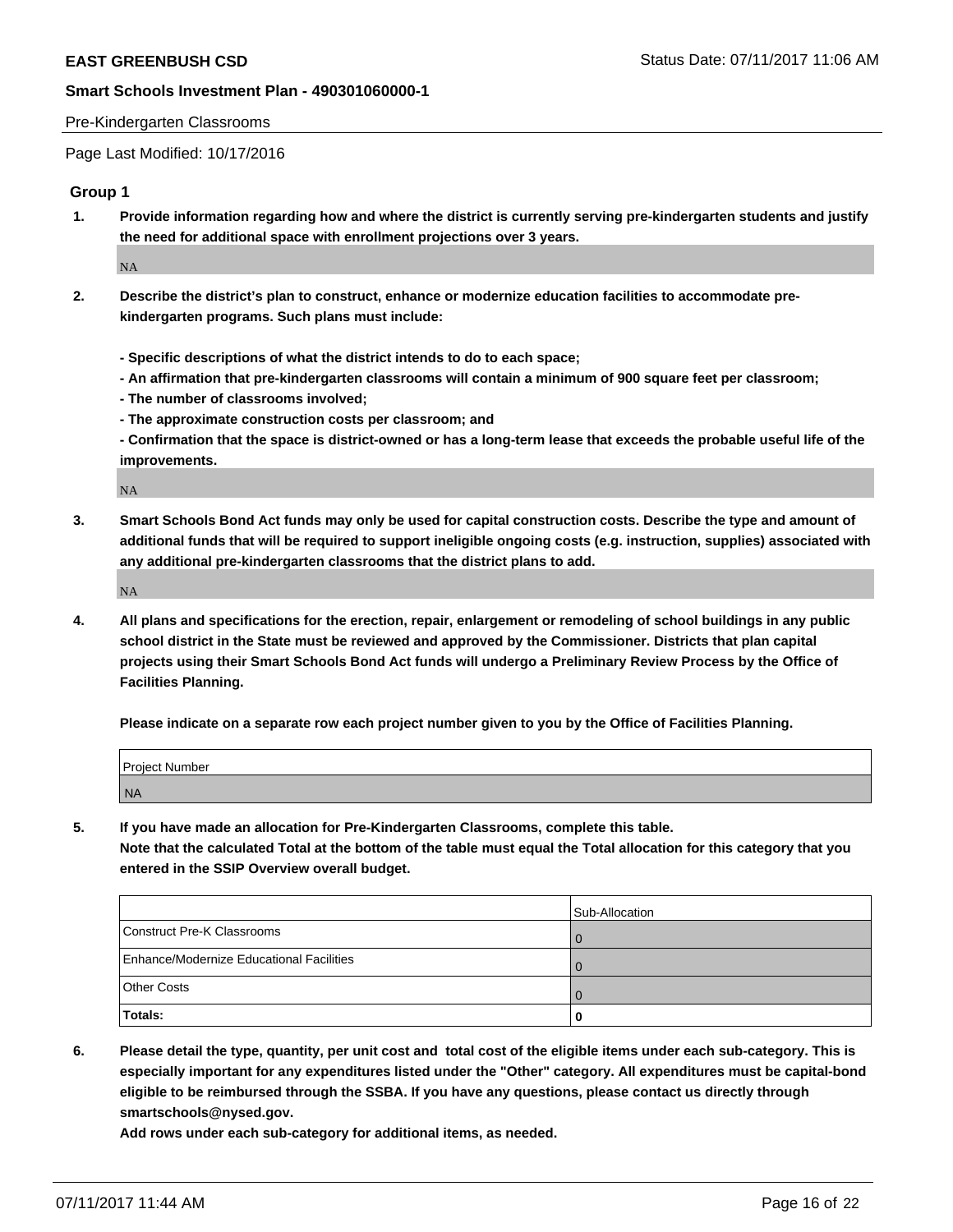# Pre-Kindergarten Classrooms

Page Last Modified: 10/17/2016

| Select the allowable expenditure | Item to be purchased | Quantity      | Cost per Item | <b>Total Cost</b> |
|----------------------------------|----------------------|---------------|---------------|-------------------|
| type.                            |                      |               |               |                   |
| Repeat to add another item under |                      |               |               |                   |
| each type.                       |                      |               |               |                   |
| (No Response)                    | <b>NA</b>            | (No Response) | (No Response) | (No Response)     |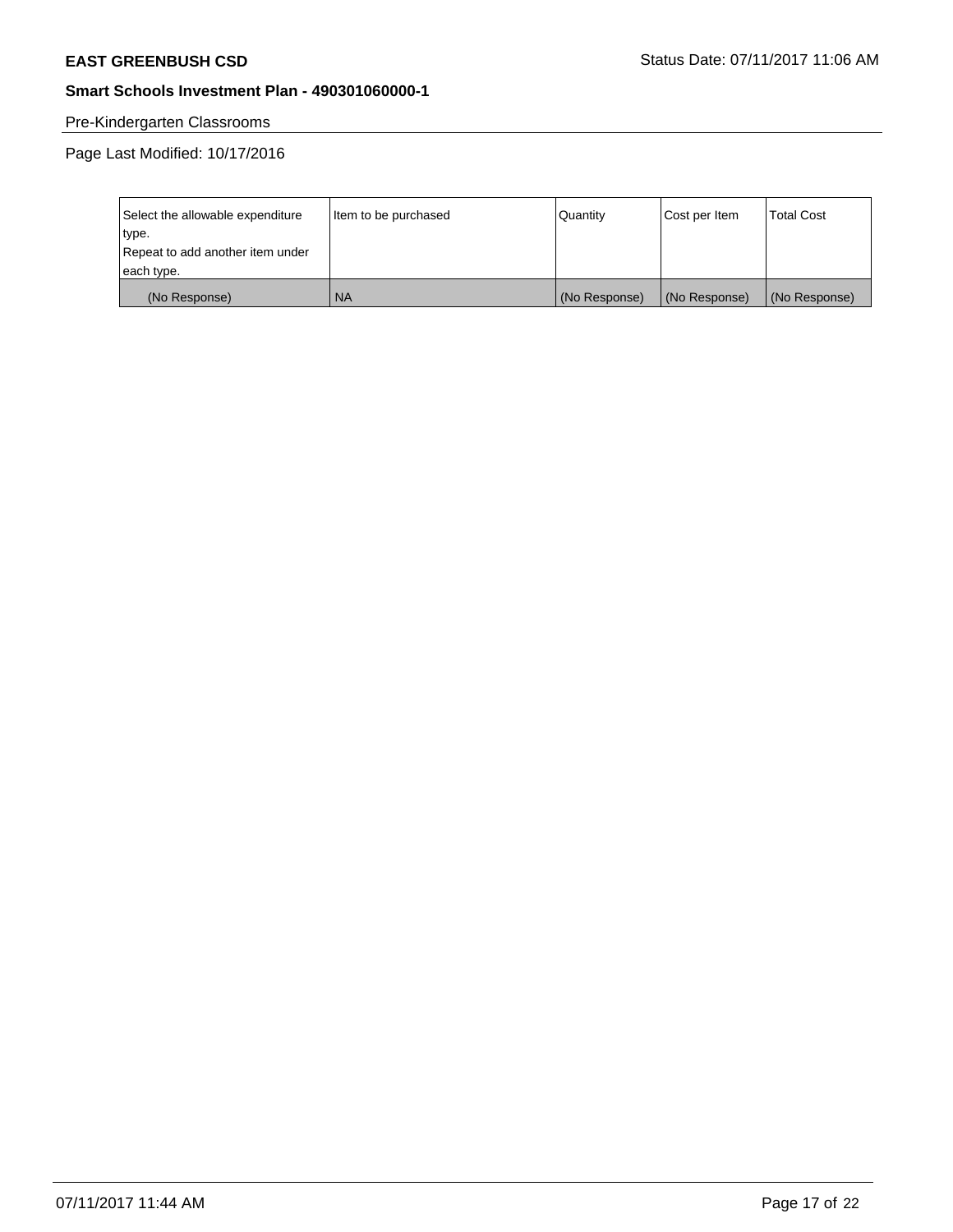#### Replace Transportable Classrooms

Page Last Modified: 10/17/2016

#### **Group 1**

**1. Describe the district's plan to construct, enhance or modernize education facilities to provide high-quality instructional space by replacing transportable classrooms.**

NA

**2. All plans and specifications for the erection, repair, enlargement or remodeling of school buildings in any public school district in the State must be reviewed and approved by the Commissioner. Districts that plan capital projects using their Smart Schools Bond Act funds will undergo a Preliminary Review Process by the Office of Facilities Planning.**

**Please indicate on a separate row each project number given to you by the Office of Facilities Planning.**

| Project Number |  |  |
|----------------|--|--|
|                |  |  |
| <b>NA</b>      |  |  |

**3. For large projects that seek to blend Smart Schools Bond Act dollars with other funds, please note that Smart Schools Bond Act funds can be allocated on a pro rata basis depending on the number of new classrooms built that directly replace transportable classroom units.**

**If a district seeks to blend Smart Schools Bond Act dollars with other funds describe below what other funds are being used and what portion of the money will be Smart Schools Bond Act funds.**

NA

**4. If you have made an allocation for Replace Transportable Classrooms, complete this table. Note that the calculated Total at the bottom of the table must equal the Total allocation for this category that you entered in the SSIP Overview overall budget.**

|                                                | Sub-Allocation |
|------------------------------------------------|----------------|
| Construct New Instructional Space              |                |
| Enhance/Modernize Existing Instructional Space |                |
| <b>Other Costs</b>                             |                |
| Totals:                                        | -0             |

**5. Please detail the type, quantity, per unit cost and total cost of the eligible items under each sub-category. This is especially important for any expenditures listed under the "Other" category. All expenditures must be capital-bond eligible to be reimbursed through the SSBA. If you have any questions, please contact us directly through smartschools@nysed.gov.**

| Select the allowable expenditure | Item to be purchased | Quantity      | Cost per Item | <b>Total Cost</b> |
|----------------------------------|----------------------|---------------|---------------|-------------------|
| 'type.                           |                      |               |               |                   |
| Repeat to add another item under |                      |               |               |                   |
| each type.                       |                      |               |               |                   |
| (No Response)                    | <b>NA</b>            | (No Response) | (No Response) | (No Response)     |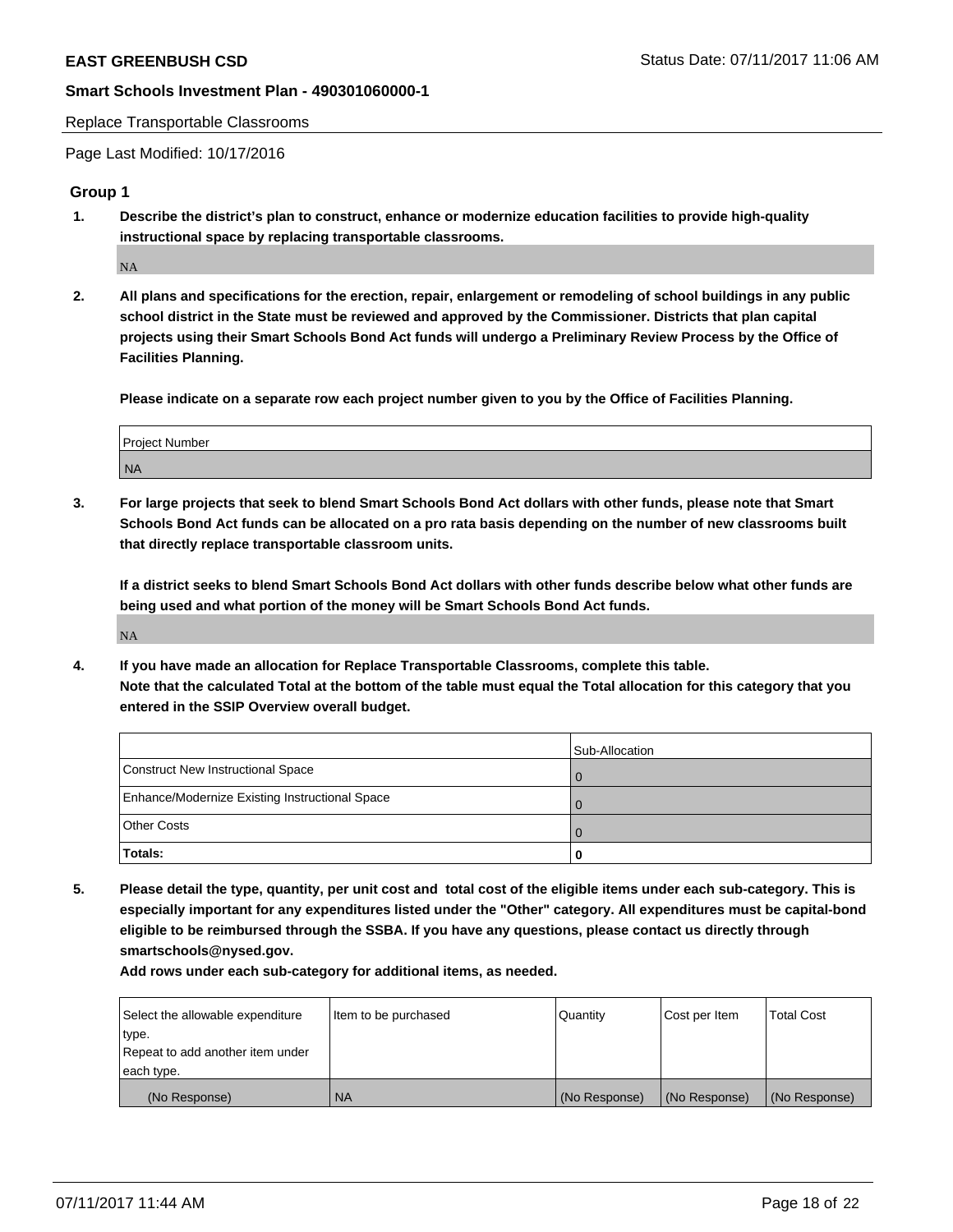#### High-Tech Security Features

Page Last Modified: 10/17/2016

### **Group 1**

**1. Describe how you intend to use Smart Schools Bond Act funds to install high-tech security features in school buildings and on school campuses.**

NA

**2. All plans and specifications for the erection, repair, enlargement or remodeling of school buildings in any public school district in the State must be reviewed and approved by the Commissioner. Districts that plan capital projects using their Smart Schools Bond Act funds will undergo a Preliminary Review Process by the Office of Facilities Planning.** 

**Please indicate on a separate row each project number given to you by the Office of Facilities Planning.**

| <b>Project Number</b> |  |
|-----------------------|--|
| <b>NA</b>             |  |

**3. Was your project deemed eligible for streamlined Review?**

Yes  $\hfill \square$  No

**4. Include the name and license number of the architect or engineer of record.**

| Name      | l License Number |
|-----------|------------------|
| <b>NA</b> | (No Response)    |

**5. If you have made an allocation for High-Tech Security Features, complete this table. Note that the calculated Total at the bottom of the table must equal the Total allocation for this category that you entered in the SSIP Overview overall budget.**

|                                                      | Sub-Allocation |
|------------------------------------------------------|----------------|
| Capital-Intensive Security Project (Standard Review) | l 0            |
| <b>Electronic Security System</b>                    | $\Omega$       |
| <b>Entry Control System</b>                          | $\Omega$       |
| Approved Door Hardening Project                      | $\Omega$       |
| <b>Other Costs</b>                                   | $\Omega$       |
| Totals:                                              | 0              |

**6. Please detail the type, quantity, per unit cost and total cost of the eligible items under each sub-category. This is especially important for any expenditures listed under the "Other" category. All expenditures must be capital-bond eligible to be reimbursed through the SSBA. If you have any questions, please contact us directly through smartschools@nysed.gov.**

| (No Response)                    | <b>NA</b>            | (No Response) | (No Response) | (No Response)     |
|----------------------------------|----------------------|---------------|---------------|-------------------|
| each type.                       |                      |               |               |                   |
| Repeat to add another item under |                      |               |               |                   |
| type.                            |                      |               |               |                   |
| Select the allowable expenditure | Item to be purchased | Quantity      | Cost per Item | <b>Total Cost</b> |
|                                  |                      |               |               |                   |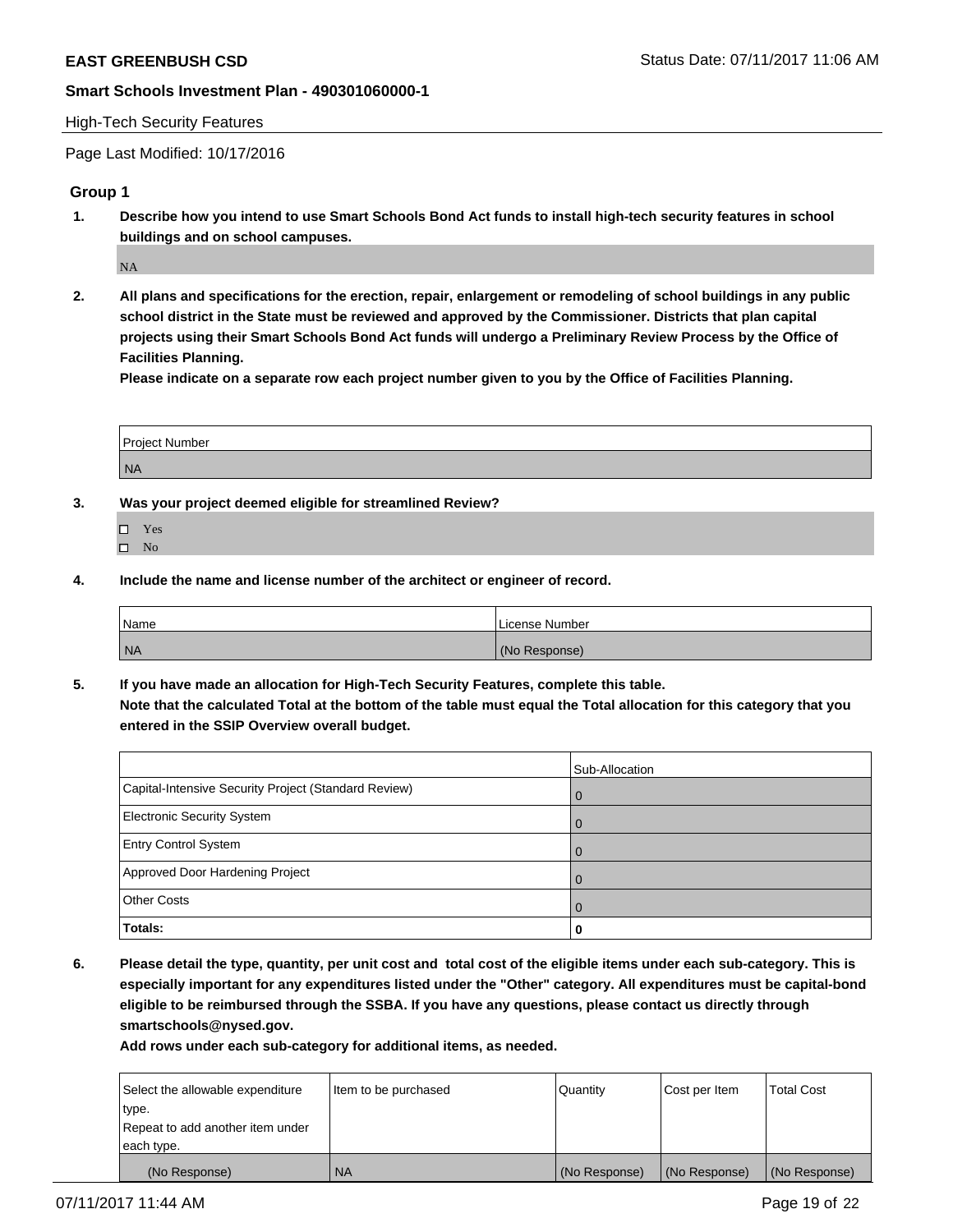# High-Tech Security Features

Page Last Modified: 10/17/2016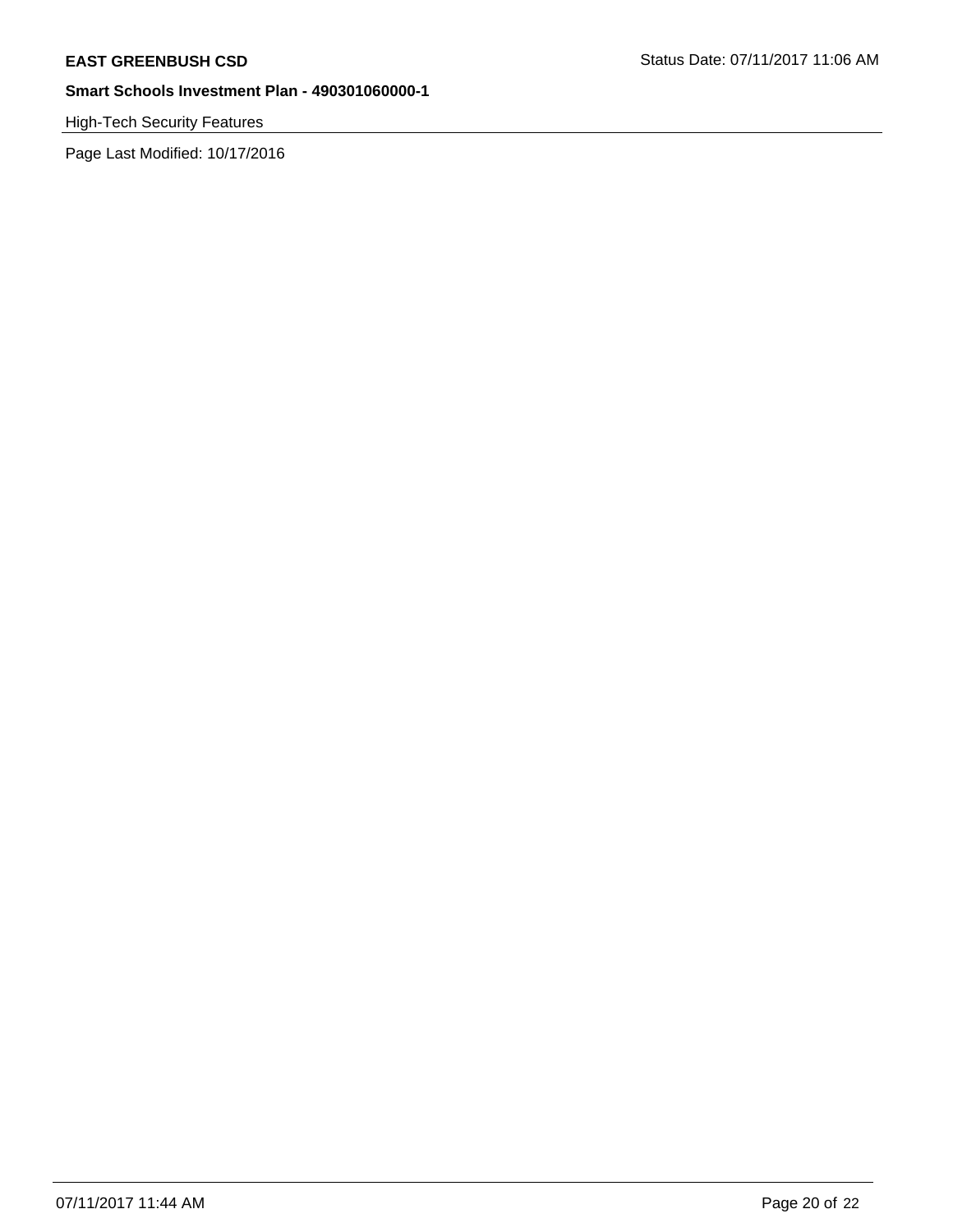Report